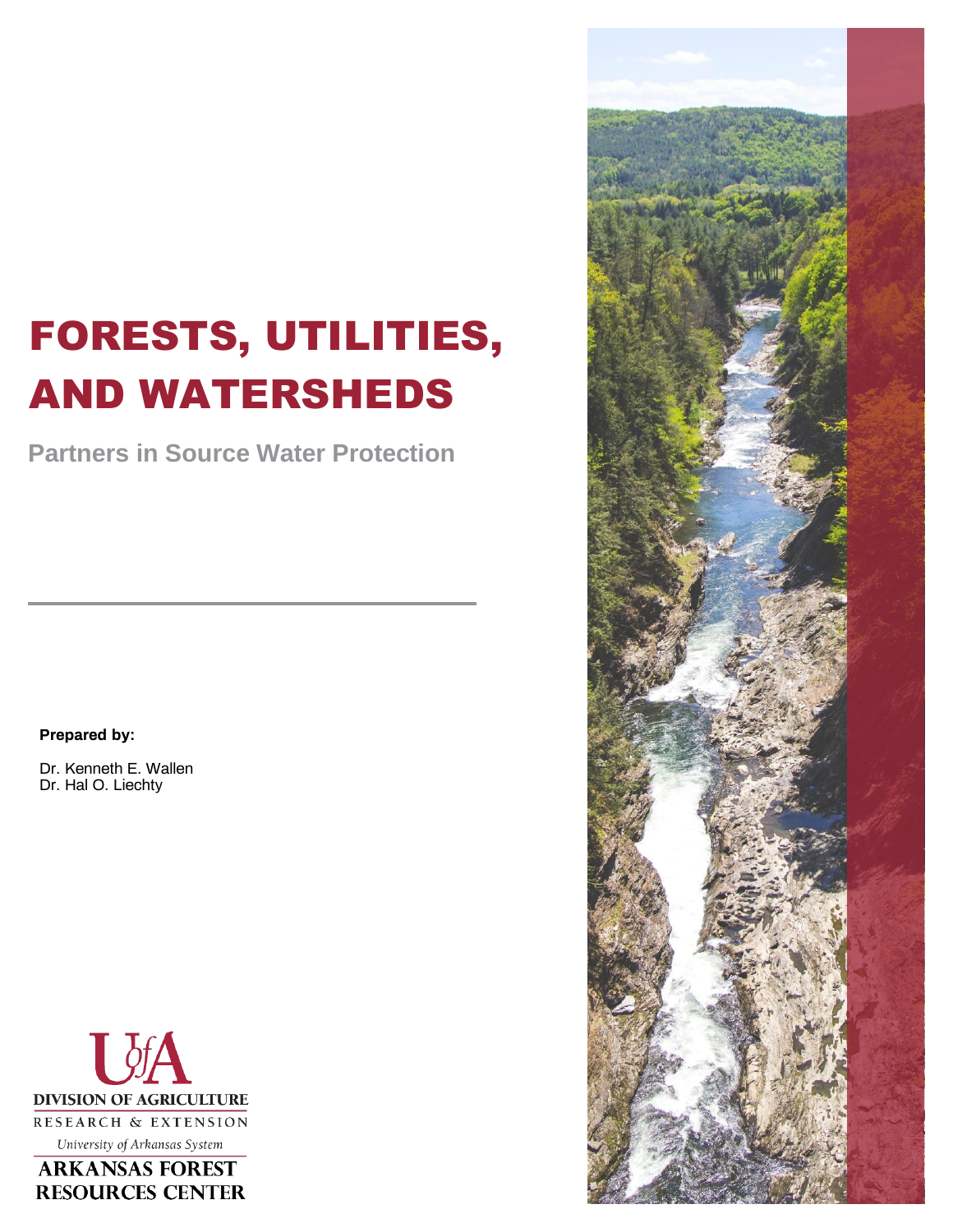#### **Author Contact Information:**

*Kenneth E. Wallen, Ph.D.* Assistant Professor Department of Natural Resources and Society University of Idaho 875 Perimeter Drive MS 1139 Moscow, ID 83844 USA Phone: (208) 885-7132 Email: kwallen@uidaho.edu

*Hal O. Liechty, Ph.D.* George R. Brown Endowed Professor College of Forestry, Agriculture, and Natural Resources University of Arkansas at Monticello P.O. Box 3468 110 University Ct. Monticello, AR 71655 USA Phone: (870) 460-1452 Email: liechty@uamont.edu

#### **To cite this report:**

Wallen, K. E., & Liechty, H. O. (2019). Forests, utilities, and watersheds: Partners in source water protection. Report prepared for the Arkansas Forest Resources Center, Division of Agriculture, University of Arkansas System.

*This report is available electronically at*: <insert URL>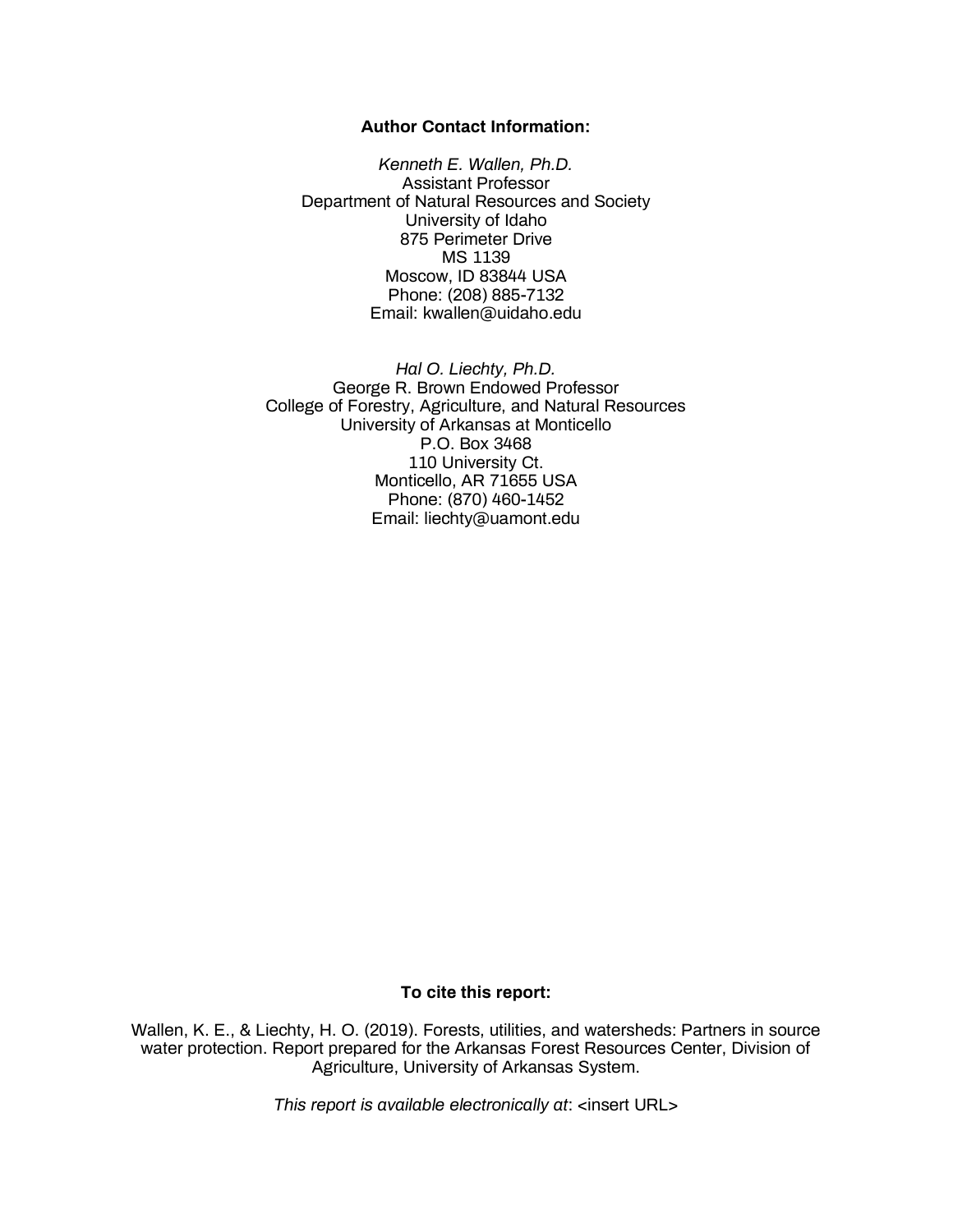# <span id="page-2-0"></span>Executive Summary

The planning and management of public water sources (PWS) are traditionally the domain of public utilities or utilities commissions. Yet, collaboration and partnerships among utilities, watershed, and forest managers can improve the efficiency and sustainability of PWS quality and availability. The quality and availability of PWSs, especially those originating from overland flow, are dependent on the quality and status of land resources. This is particularly salient in forested watersheds, which require appropriate forest management practices.

The objective of the "Forests, Utilities, and Watersheds: Partners in Source Water Protection" project was to survey water utility rate payers' in Hot Springs, AR and Fayetteville, AR in relation to:

- Frequency of water use for drinking (and other activities); water and forest recreation.
- Knowledge of water utility operations and forest management.
- Exposure to information that pertains to water utility's management and operations.
- Perspectives on and experiences with and ratings of water and the water utility.
- Levels of trust and perception of responsibility.
- Familiarity with and opinions on controlled burns.

Past research indicates that while utilities own tracts of forestland within a source watershed, forest management plans, their implementation, and consultation with trained foresters is minimal<sup>1,2</sup>. Moreover, public water utilities may set examples among one another and other land management organizations in terms of source water protection importance, prioritization, and design<sup>3</sup>. The mutual benefit best managements practices grant water resources and forest health implies it may be helpful to understand the extent to which public water utilities implement forest management within a source watershed<sup>4,5</sup>. However, given the relative uncommonness of such forest management by public water utilities, is it perhaps more strategic and necessary to understand rate payers' perceptions their water utility in relation to forest management practices in a source watershed<sup>6</sup>.

# <span id="page-2-1"></span>Key Takeaways

- Tap water is the primary source of drinking water for a greater proportion of adults residing in Fayetteville (67.7%) than Hot Springs (51.1%). The survey does not show any obvious reason for the differences between the two groups of residents.
	- $\circ$  It should be noted that similar proportions of residents from the two areas use tap water every day for cooking and cleaning (87.7-88.4%) as well as use tap water a few times a week or more for watering grass/plants or washing cars (37.5-42.1%).
- A total of 46.4% of the respondents visited local lakes or rivers six or more times a year and 43.7 % of the respondents visited a local forest six or more times a year. Differences in the

*<sup>1</sup> Dyckman CS, Paulsen K. Not in My watershed! Will increased federal supervision really bring better coordination between land use and water planning? J. Plan. Educ. Res. 32, 91–106 (2012).*

*<sup>2</sup> Herbert, E. Forest management by West Coast water utilities: Protecting the source? J. Am. Water. Works. Assoc. 99, 91–106 (2007).*

*<sup>3</sup> Richards et al. WH, et al. Landscape-scale forest management in the municipal watersheds of Vienna, Austria, and Seattle, USA: Commonalities despite disparate ecology and history. Nat. Areas J. 32, 199–207 (2012).*

*<sup>4</sup> Garcia-Chevesich et al., Forest management and the impact on water resources: A review of 13 countries (2017). Available at: https://www.fs.fed.us/rm/pubs\_journals/2017/rmrs\_2017\_garcia\_chevesich\_p001.pdf*

*<sup>5</sup> Hornbeck JW, et al. Long-term impacts of forest treatment on water yield: A summary of the Northeastern USA. J. Hydrol. 150, 323–344 (1993).*

*<sup>6</sup> National Research Council. Watershed management for source water protection (2000). Available at: https://www.nap.edu/read/9677/chapter/6#p200067d09970130001*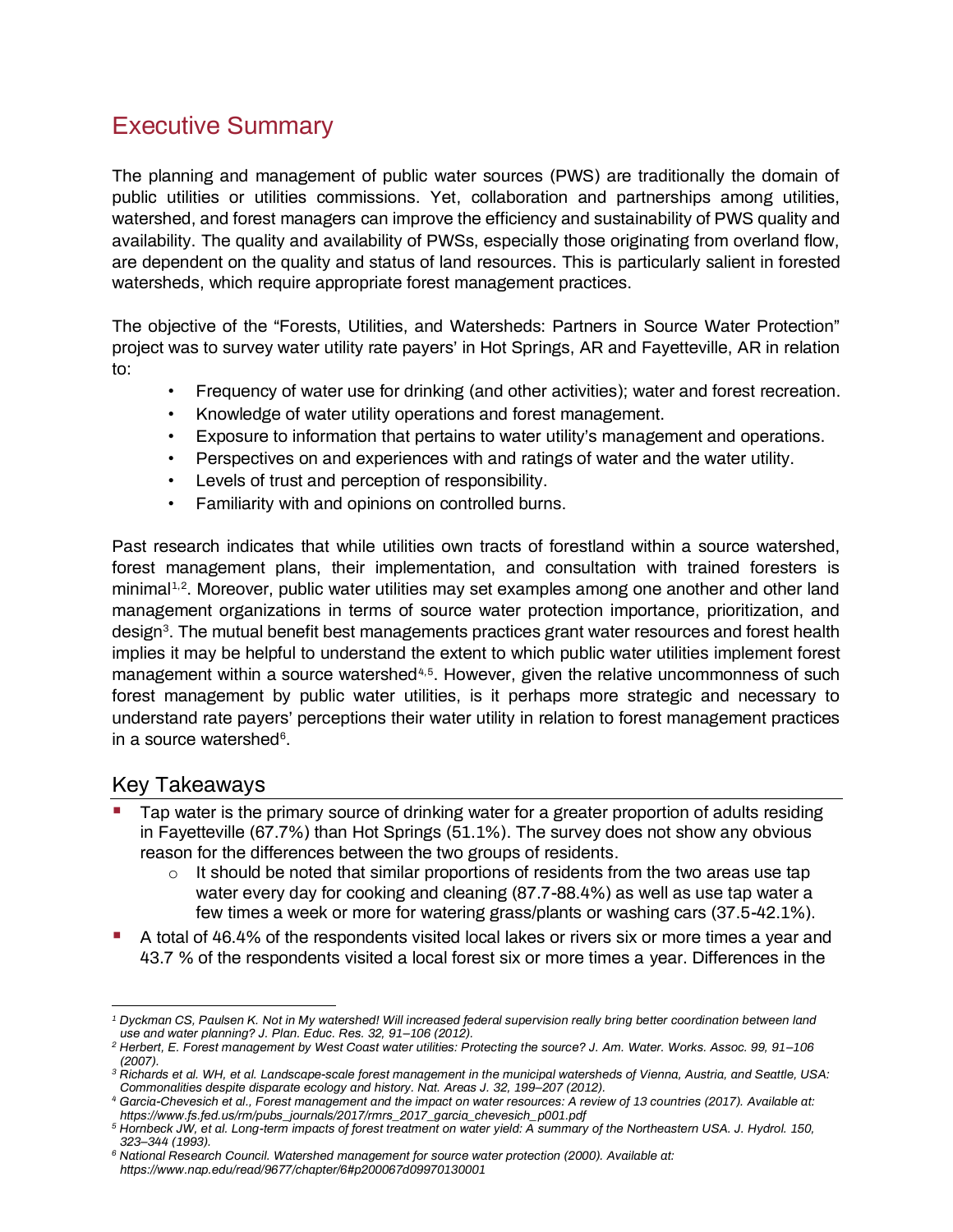proportion of residents from each study area visiting lakes/rivers and forests six or more times a year were minimal.

- A higher proportion Fayetteville residents indicated that they had a good amount or a great deal of knowledge concerning the location of their water supply (63.4% vs. 39.2%) and what is meant by the term "watershed" (47.9% vs. 33.9%).
	- $\circ$  Approximately 32-38% if the Hot Springs while only 14-15% of the Fayetteville respondents indicated they had little or no knowledge concerning these two subjects.
	- $\circ$  This in part may reflect to what degree residents felt that their utilities provided information concerning their drinking water sources.
		- A total of 68.4% of residents in Fayetteville somewhat or strongly agreed while 19.4% somewhat or strongly disagreed that their utility provided Fayetteville residents with the basic information on their drinking water source.
		- **•** A total of 58.6% of Hot Springs residents somewhat or strongly agreed that the Hot Spring utility provided this information while 31.2 somewhat or strongly disagreed the utility provided this information.
- Most respondents (77.4%) rated their water utility B or better on the water utility services.
	- $\circ$  The proportion of the respondents that rated the services as a B or better was greater for Fayetteville residents (87.8%) than Hot Springs residents (65.7%).
	- o More than 3-out-of-4 residents in both study areas somewhat or strongly agreed that their water utility provided quality drinking water (80.3-90.1%).
- Most household water users (74.6%) were willing to pay for part of the costs of improving water quality. Differences between individual study areas were minimal.
	- o Most water users (59.7%) also are willing to pay part of the costs of managing forests in the water source area.
	- $\circ$  Although water users are willing to financially support management costs, approximately 80% of the respondents somewhat or strongly agreed that water users should have input on these management decisions.
- Water users generally recognized that controlled burns (prescribed fire) is somewhat or very necessary (82.8%) for land management and most water users (69.1%) considered controlled burns somewhat or very safe.
	- $\circ$  A greater portion of Hot Springs residents generally recognize the necessity and safety of control burning than did Fayetteville residents. This may reflect the closer proximity of a federal forest lands to Hot Springs compared to Fayetteville.
	- o Although the majority of respondents from both study areas strongly or somewhat agreed that they trusted their utility to make decisions concerning the use of controlled burns (63.2-67.0%) more than 90% of respondents somewhat or strongly agreed that utility should partner with other federal and state land management organizations to conduct controlled burns.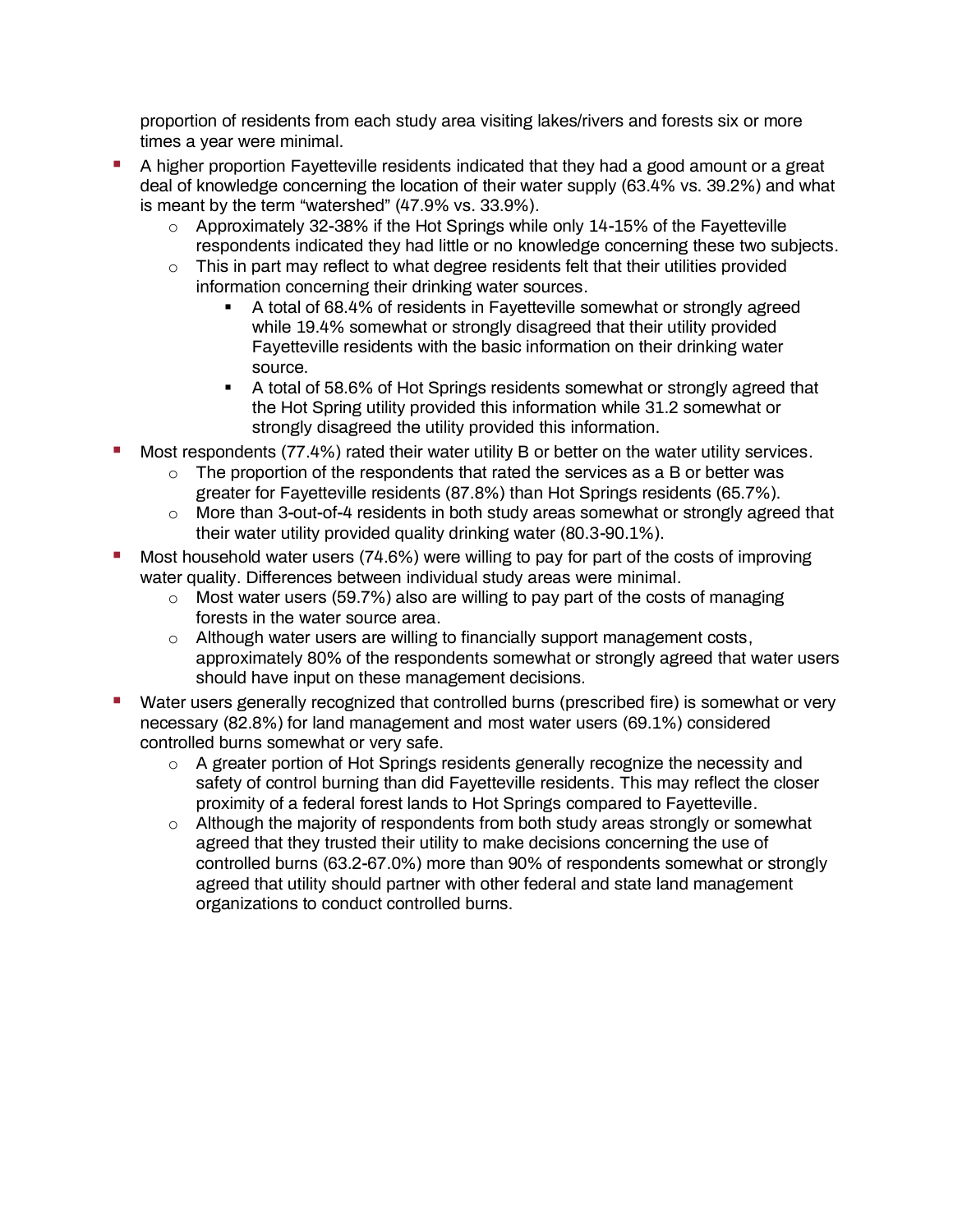# <span id="page-4-0"></span>**Table of Contents**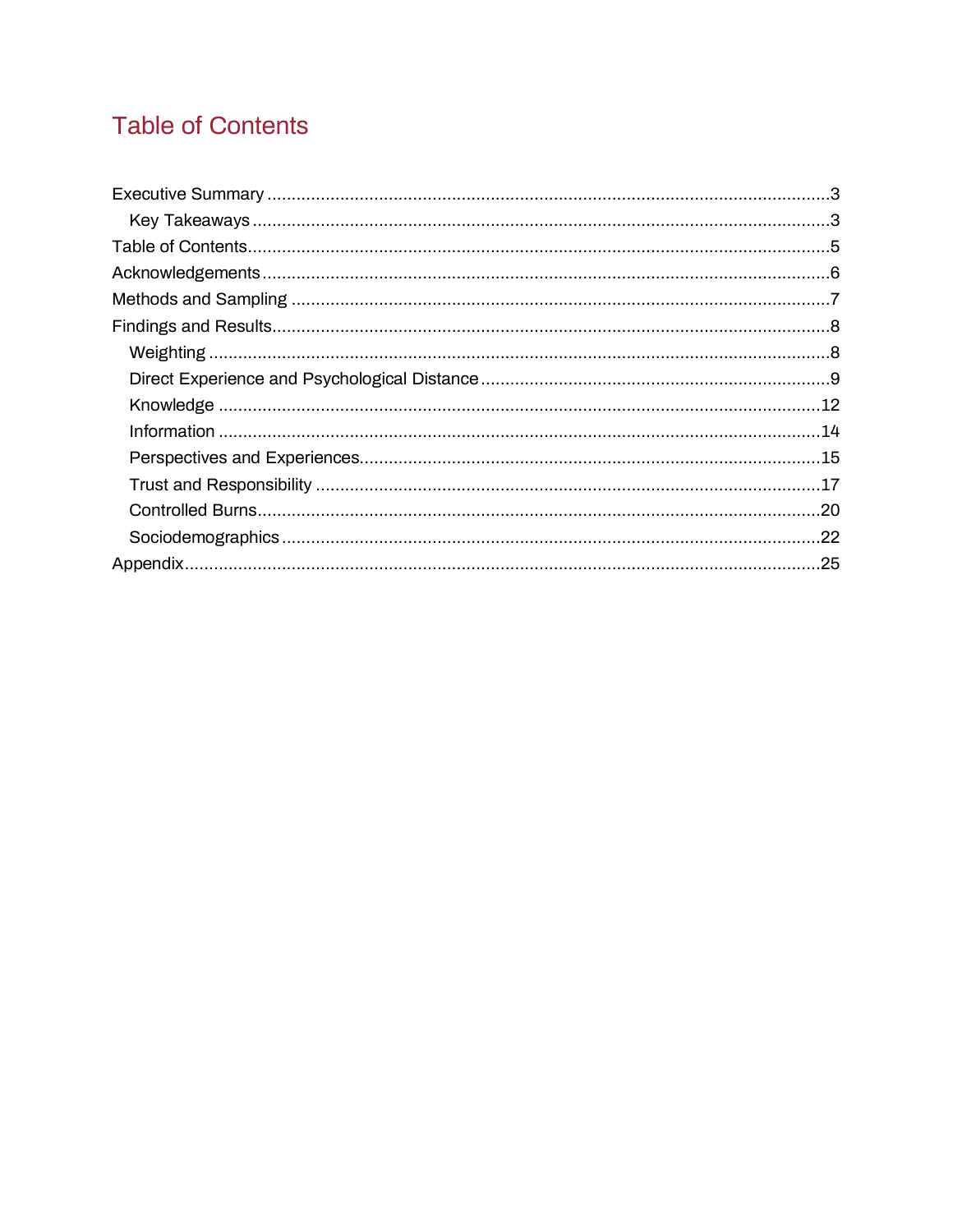# <span id="page-5-0"></span>Acknowledgements

This project was completed as a portion of grant no. 16-DG-11083105-001 SPLR, a Landscape Scale Restoration grant from the US Forest Service awarded to the Arkansas Forestry Commission and subsequently sub-contracted to the US Endowment for Forestry and Communities. The total amount of the grant award to the Arkansas Forestry Commission was \$123,930. The Lake Ricks demonstration prescribed burn was conducted to promote collaboration between the City of Hot Springs and the Arkansas Forests and Drinking Water Collaborative (the Collaborative), to collect information on the public's perception of forest management by public utilities and to enhance forest management in the Lake Ricks watershed. The data collected will be beneficial to the Collaborative as it seeks to build further relationships between water utilities and the forest sector as well as to the City of Hot Springs as it seeks to improve protection of its drinking water sources.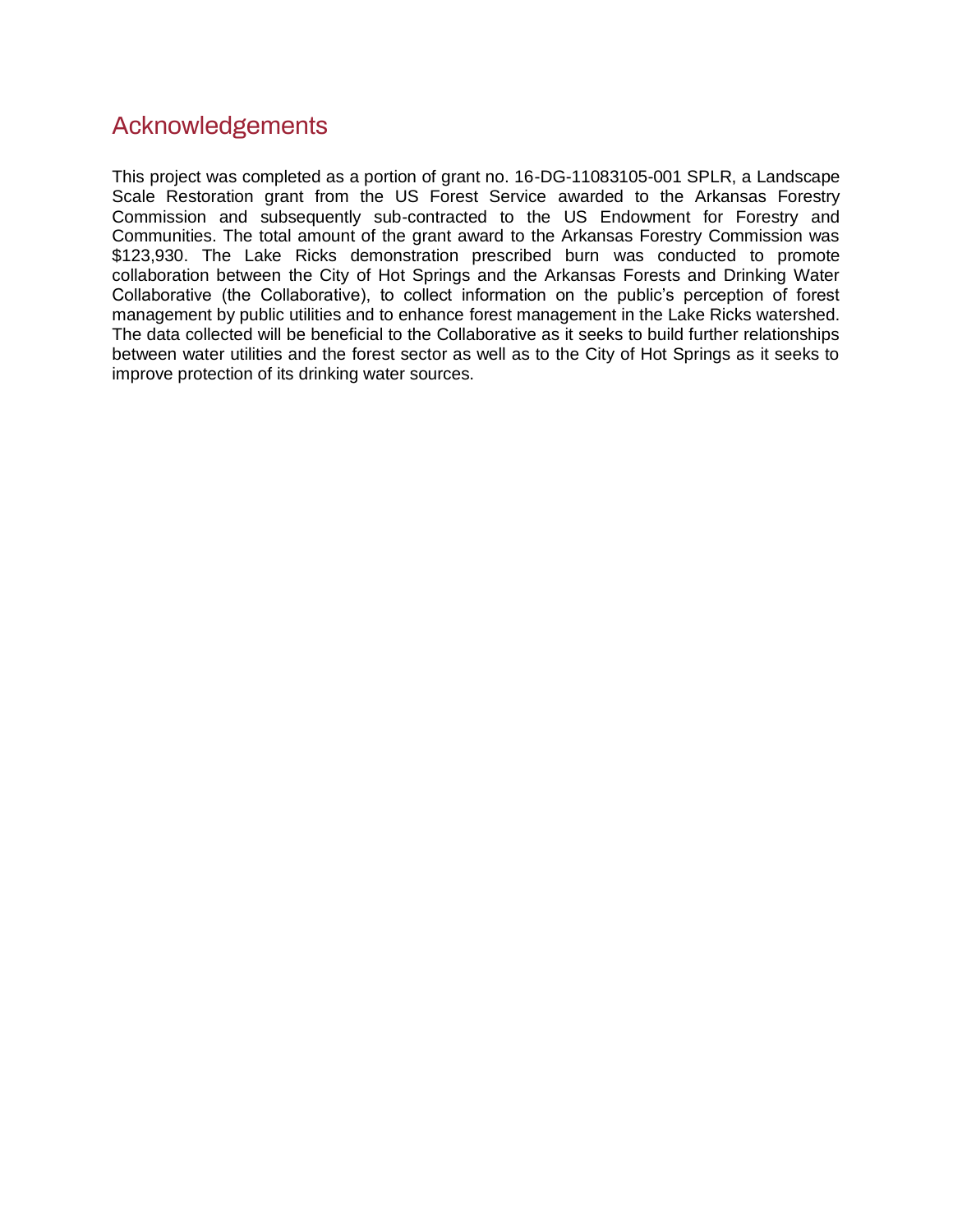# <span id="page-6-0"></span>Methods and Sampling

The project was carried out by the Arkansas Forest Resources Center with funding provided by the U.S. Endowment for Forestry and Communities. To achieve project objectives, standard research protocols were used to collect data via a telephone survey—cellular and landline—from rate payers in Hot Springs, AR and Fayetteville, AR. Data collection was conducted from May-July 2019. All survey data collection was conducted by University of Little Rock Survey Research Center, in partnership with researchers at the Arkansas Forest Resources Center.

The population of interest was adults (>18 years of age) of Hot Springs, AR residing within the Hot Spring Water Utility service area and adults (>18 years of age) of Fayetteville, AR residing within the Beaver Lake Water Utility service area who pay for household water service (i.e., excludes residents whose water services are included in rent or otherwise paid by a second party). Two sampling frames were used: cell phone (listed) and landline (listed and random-digit dialing). A simple random sampling procedure was used at a ratio of 1:1 from each sampling frame until the predetermined quota per city ( $n = 400$ ) was reached or response rates dropped below the efficacy threshold (1-respondent/hour). The combined response rate was ~25% but differed substantially among frames (Table 1). A total of 778 telephone interviews were conducted in the two cities (Table 2). The average length of interview was 8-minutes. Error margins are presented in Table 3.

| Table 1. Response rate (combined and per telephone type). | Percent |
|-----------------------------------------------------------|---------|
| Combined                                                  | 24.6    |
| Landline                                                  | 42.4    |
| Cell                                                      | 16.7    |

| Table 2. Sample size (total and per city). | Count | Percent |
|--------------------------------------------|-------|---------|
| Total                                      | 778   | 100.00  |
| <b>Hot Springs</b>                         | 393   | 50.5    |
| Fayetteville                               | 385   | 49.5    |

| Table 3. Margin of error (total and per city). | Percent |
|------------------------------------------------|---------|
| Total                                          | 6.0     |
| <b>Hot Springs</b>                             | 6.0     |
| Fayetteville                                   | 6.0     |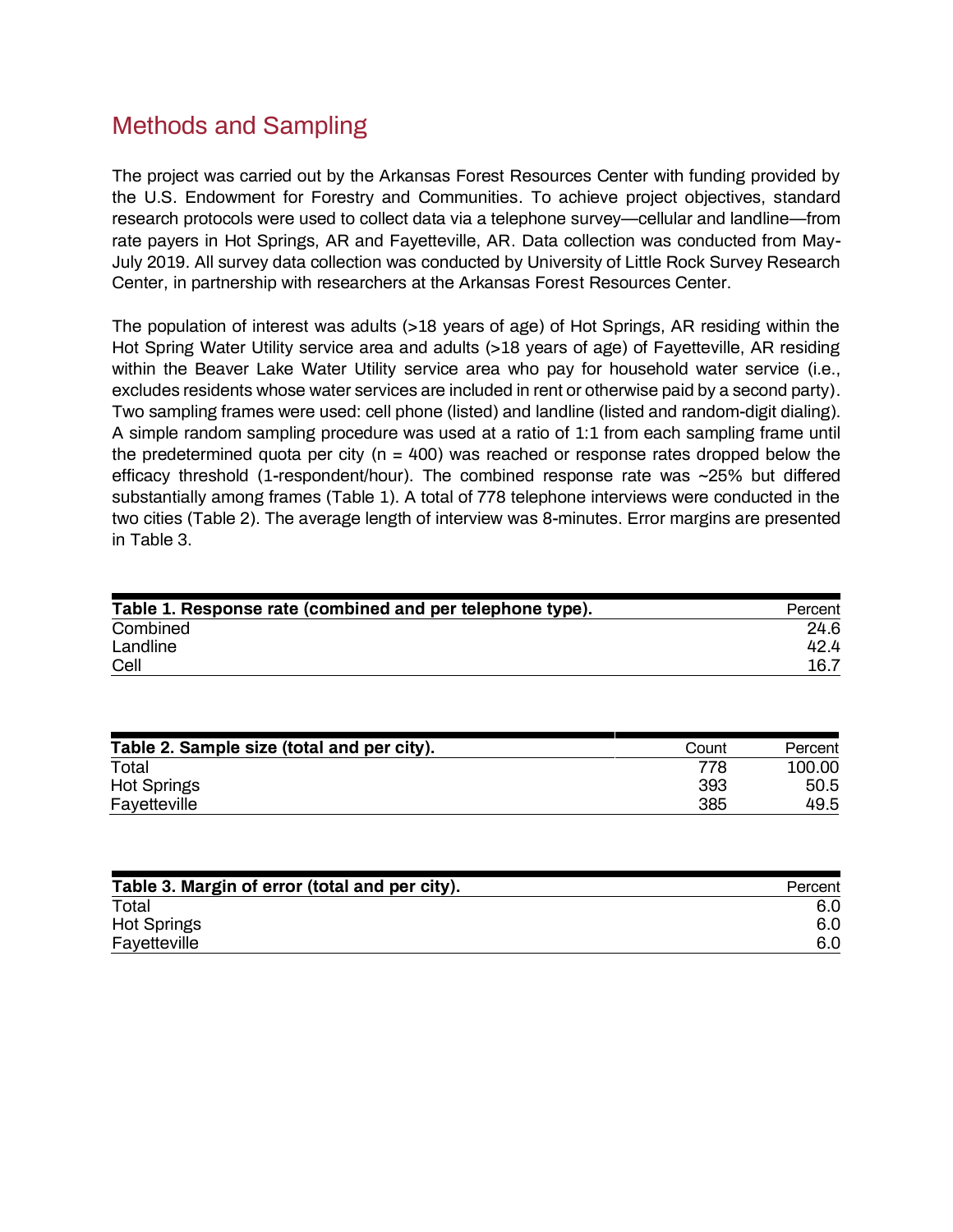# <span id="page-7-0"></span>Findings and Results

### <span id="page-7-1"></span>**WEIGHTING**

Data weighting is a standard procedure for survey data analysis; weighting allows data to be interpreted as representing the population of interest rather than just the sample data was collected from. Weighting procedures correct for imbalances between the survey sample and the population of interest. For example, people aged 18-24 were under-sampled and people aged 75+ over-sampled; weighting allows us to correct this under- and over-sampling by calculating a "weight" based on the difference between the percentage of each category in the sample and the known percentage of each category in the actual population (based on census data<sup>7</sup>). By applying the weight to our analyses, the results reflect the populations of interest, the cities of Hot Springs and Fayetteville, rather than just the sampled respondents from each city.

Data are presented in two formats:

- Pooled data (red) are presented as *unweighted*. The reason for this is that the pooled data is aggregated sample data and not generalizable to a distinct population.
- Data from Hot Springs (yellow) and Fayetteville (blue) are presented as *weighted*. The reason for this is that these city-level data can be interpreted as generalizable to the population of each city, respectively. The respective weights reflect the differences in response rates associated with different age categories (as seen by sample percentage).

| Table 4a. Hot Springs survey weights. |                                           |     |                          |        |  |
|---------------------------------------|-------------------------------------------|-----|--------------------------|--------|--|
| <b>Age Category</b>                   | <b>Population Percentage Sample Count</b> |     | <b>Sample Percentage</b> | Weight |  |
| 18-24                                 | 7.9                                       | 11  | 2.8                      | 2.82   |  |
| 25-34                                 | 12.0                                      | 13  | 3.3                      | 3.63   |  |
| 35-44                                 | 10.4                                      | 25  | 6.4                      | 1.63   |  |
| 45-54                                 | 11.7                                      | 52  | 13.2                     | 0.88   |  |
| 55-64                                 | 14.9                                      | 79  | 20.1                     | 0.74   |  |
| 65-74                                 | 12.8                                      | 115 | 29.3                     | 0.44   |  |
| $75+$                                 | 10.4                                      | 98  | 24.9                     | 0.42   |  |

Below are the weights applied to analyses data from each city:

| Table 4b. Fayetteville survey weights. |                                           |    |                          |        |  |
|----------------------------------------|-------------------------------------------|----|--------------------------|--------|--|
| <b>Age Category</b>                    | <b>Population Percentage Sample Count</b> |    | <b>Sample Percentage</b> | Weight |  |
| 18-24                                  | 15.0                                      | 15 | 3.9                      | 3.85   |  |
| 25-34                                  | 15.6                                      | 40 | 10.4                     | 1.50   |  |
| 35-44                                  | 12.6                                      | 90 | 23.4                     | 0.54   |  |
| 45-54                                  | 11.2                                      | 81 | 21.0                     | 0.53   |  |
| 55-64                                  | 10.1                                      | 62 | 16.1                     | 0.63   |  |
| 65-74                                  | 6.7                                       | 75 | 19.5                     | 0.34   |  |
| $75+$                                  | 4.6                                       | 22 | 5.7                      | 0.81   |  |

<sup>7</sup> Source: American Community Survey, 2018 ACS 1-year estimates subject table [\(Table ID: S0101\)](https://data.census.gov/cedsci/table?q=S01&d=ACS%201-Year%20Estimates%20Subject%20Tables&table=S0101&tid=ACSST1Y2018.S0101&lastDisplayedRow=29&g=0500000US05143)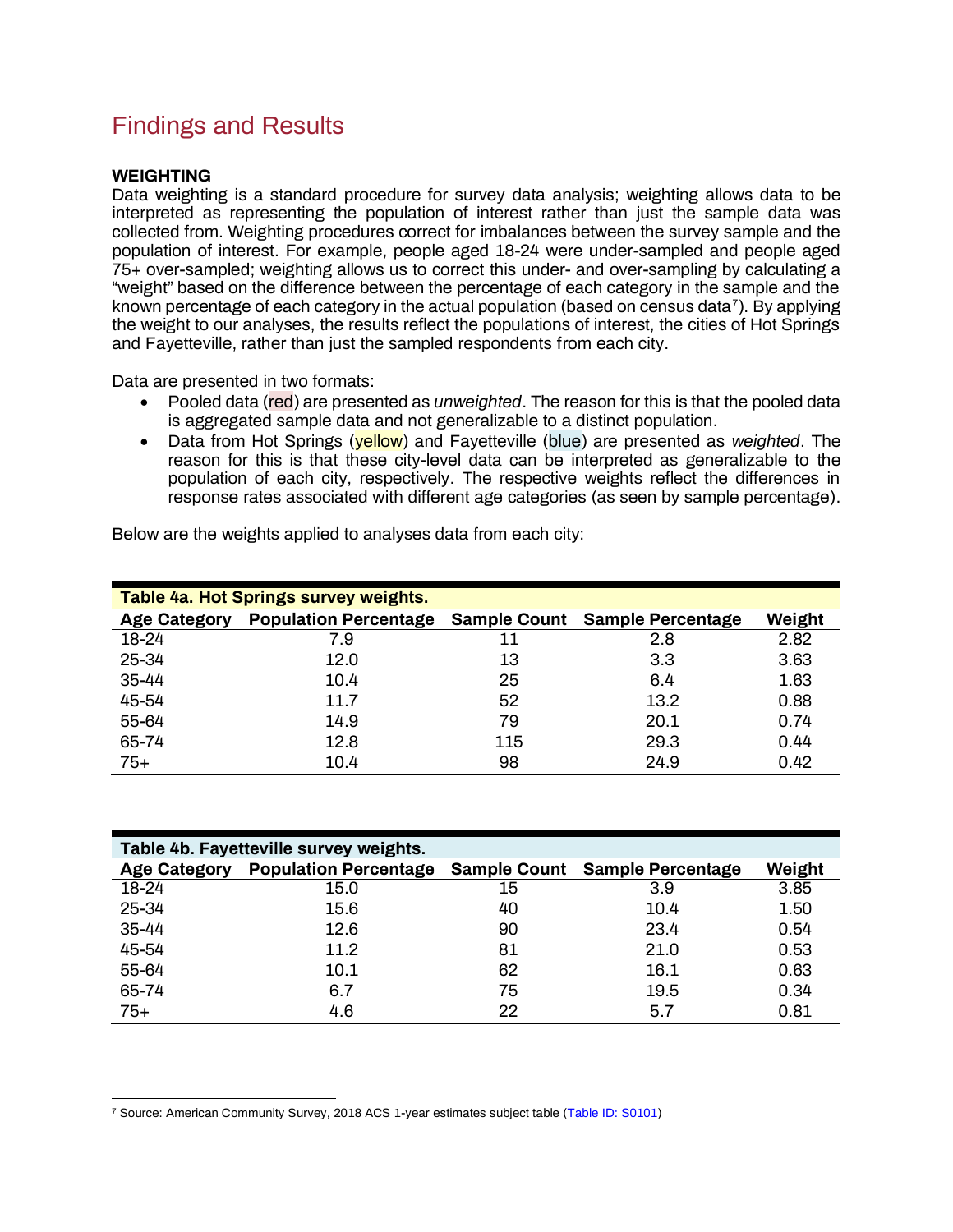### <span id="page-8-0"></span>**DIRECT EXPERIENCE AND PSYCHOLOGICAL DISTANCE**

Frequency of direct experience or interaction with water influences how abstract or concrete rate payers perceive the natural resource management issues related to water. In psychology, the abstract-concrete range can be thought of as the time between experiencing or interacting with an object, event, or other phenomenon; this is called *psychological distance*. Measures of psychological distance, in the form of frequency of use, provide information that indicate the potential for rate payers to take action on or support water-related issues.

The results presented below indicate that rate payers in both cities *frequently interact* with water through various behaviors, from the individual, household, and landscape level.

| Table 5. How often do you make it a point to drink water? | Count | Percent                     |
|-----------------------------------------------------------|-------|-----------------------------|
| Several times a day                                       | 707   | 90.9                        |
| Once a day                                                | 35    | 4.5                         |
| A few times a week                                        | 18    | 2.3                         |
| A couple of times a month                                 |       |                             |
| Rarely                                                    | 15    | 1.9                         |
|                                                           |       | *Renorting threshold of >1% |

\*Reporting threshold of ≥1%

| <b>Hot Springs</b>        |     | Count Percent |
|---------------------------|-----|---------------|
| Several times a day       | 273 | 86.8          |
| Once a day                | 19  | 6.0           |
| A few times a week        | 12  | 3.8           |
| A couple of times a month | 5   | 1.7           |
| Rarely                    | Բ   | 1 R           |

| <b>Fayetteville</b>       |                             | Count Percent |
|---------------------------|-----------------------------|---------------|
| Several times a day       | 265                         | 90.7          |
| Once a day                | 18                          | 6.3           |
| A few times a week        | 4                           | 1.3           |
| A couple of times a month |                             |               |
| Rarely                    | 5                           | 17            |
|                           | *Reporting threshold of >1% |               |

eporting threshold of

| Table 6. When you drink water do you mostly drink tap water |       |         |  |  |
|-------------------------------------------------------------|-------|---------|--|--|
| or water from other sources?                                | Count | Percent |  |  |
| Tap water                                                   | 477   | 61.4    |  |  |
| Other sources                                               | 246   | 31.7    |  |  |
| Both equally                                                | 54    | 6.9     |  |  |

| <b>Hot Springs</b> | Count | Percent | <b>Fayetteville</b> | Count | Percent |
|--------------------|-------|---------|---------------------|-------|---------|
| Tap water          | 161   | 51.0    | Tap water           | 197   | 67.7    |
| Other sources      | 127   | 40.4    | Other sources       | 73    | 24.9    |
| Both equally       | 27    | 8.6     | Both equally        | 22    | 7.4     |
|                    |       |         |                     |       |         |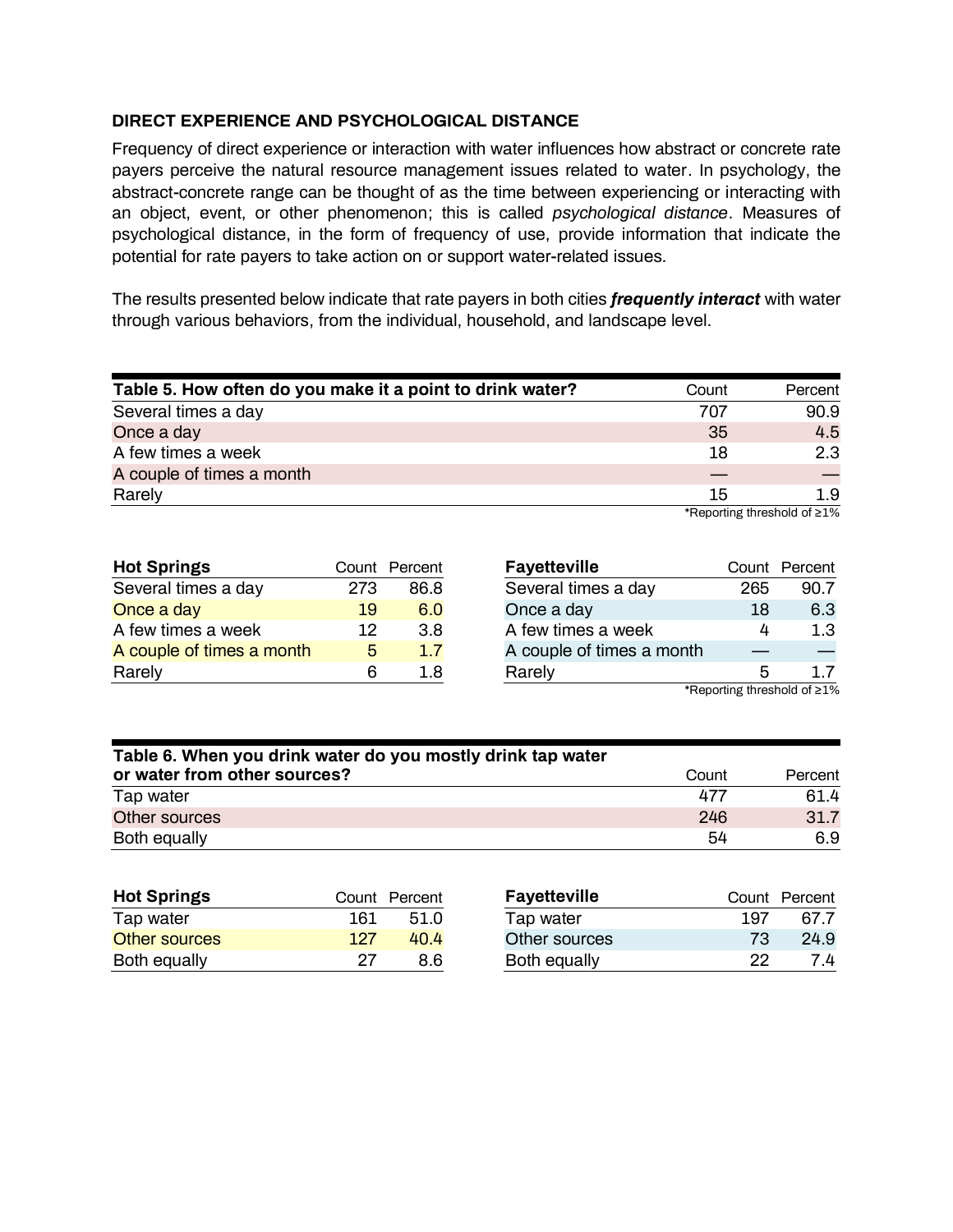| Table 7. How often do you use tap water from your           |       |                  |  |  |  |
|-------------------------------------------------------------|-------|------------------|--|--|--|
| household faucets for activities like cooking and cleaning? | Count | Percent          |  |  |  |
| Every day                                                   | 701   | 90.2             |  |  |  |
| A few times a week                                          | 55    | 7.1              |  |  |  |
| Once a week                                                 | 9     | 1.2 <sub>2</sub> |  |  |  |
| A couple of times a month                                   |       |                  |  |  |  |
| Rarely                                                      |       |                  |  |  |  |
| <b>Never</b>                                                |       |                  |  |  |  |

\*Reporting threshold of ≥1%

| <b>Hot Springs</b>                 |     | Count Percent |
|------------------------------------|-----|---------------|
| Every day                          | 278 | 88.4          |
| A few times a week                 | 28  | 8.9           |
| Once a week                        | ิค  | 1.8           |
| A couple of times a month          |     |               |
| Rarely                             |     |               |
| <b>Never</b>                       |     |               |
| *Reporting threshold of $\geq 1\%$ |     |               |

| <b>Fayetteville</b>       |     | Count Percent                               |
|---------------------------|-----|---------------------------------------------|
| Every day                 | 256 | 87.7                                        |
| A few times a week        | 28  | 9.8                                         |
| Once a week               |     |                                             |
| A couple of times a month |     |                                             |
| Rarely                    | 5   | 1.8                                         |
| <b>Never</b>              |     |                                             |
|                           |     | 107 كالمراج والمستحدث والمستخدمات والمستحدث |

| Table 8. How often do you use water from your outdoor<br>faucets for activities like watering grass or plants, or washing |       |         |  |  |
|---------------------------------------------------------------------------------------------------------------------------|-------|---------|--|--|
| your car?                                                                                                                 | Count | Percent |  |  |
| Every day                                                                                                                 | 99    | 12.9    |  |  |
| A few times a week                                                                                                        | 248   | 32.2    |  |  |
| Once a week                                                                                                               | 90    | 11.7    |  |  |
| A couple of times a month                                                                                                 | 107   | 13.9    |  |  |
| Rarely                                                                                                                    | 152   | 19.8    |  |  |
| <b>Never</b>                                                                                                              | 73    | 9.5     |  |  |

| <b>Hot Springs</b>        |    | Count Percent |
|---------------------------|----|---------------|
| Every day                 | 31 | 9.8           |
| A few times a week        | 87 | 27.7          |
| Once a week               | 38 | 12.3          |
| A couple of times a month | 53 | 17.0          |
| Rarely                    | 69 | 22.0          |
| <b>Never</b>              | 35 | 11.3          |

| <b>Fayetteville</b>       |    | Count Percent |
|---------------------------|----|---------------|
| Every day                 | 37 | 13.0          |
| A few times a week        | 84 | 29.1          |
| Once a week               | 40 | 14.1          |
| A couple of times a month | 37 | 12.8          |
| Rarely                    | 52 | 18.2          |
| <b>Never</b>              | 37 | 12.8          |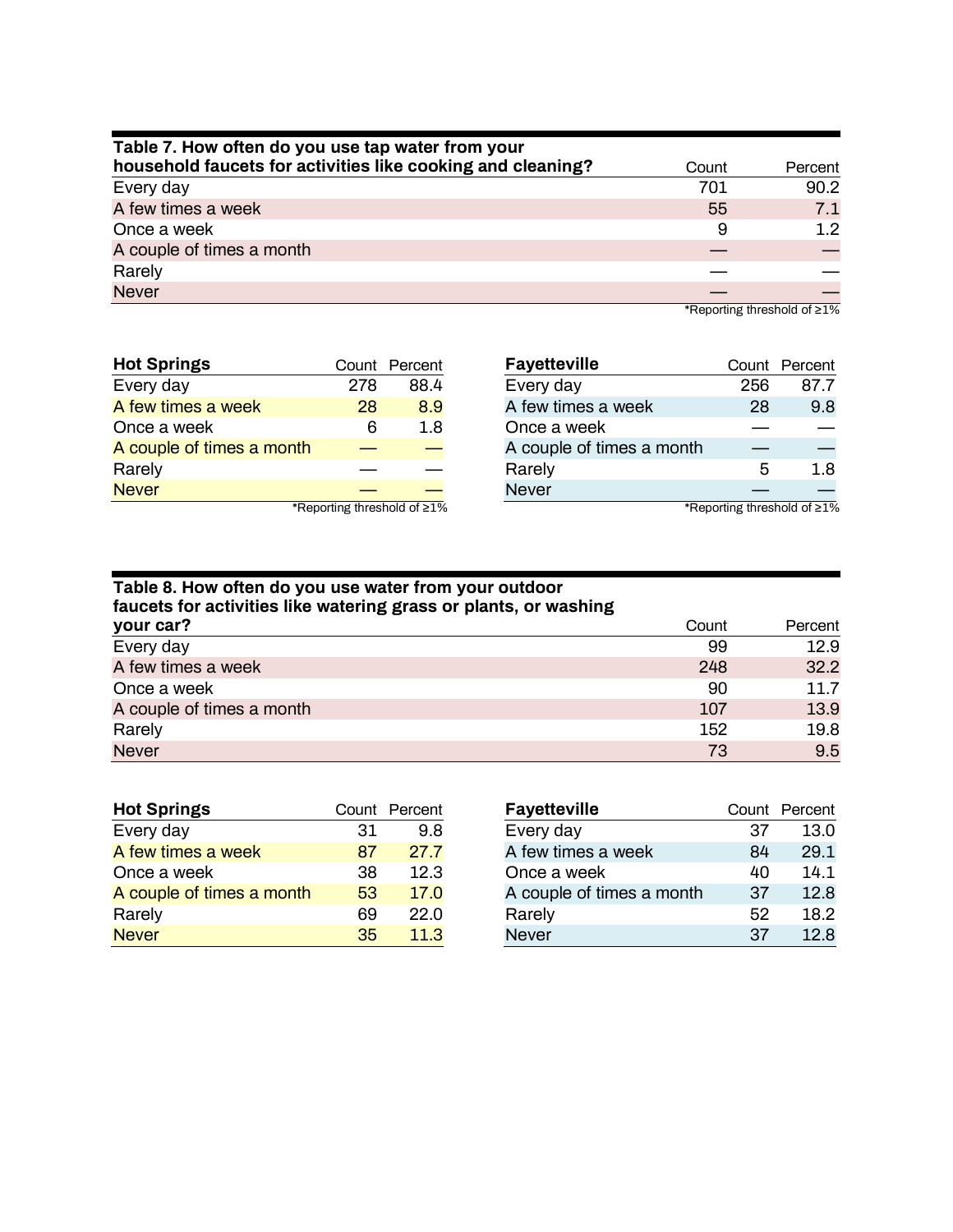| Table 9. In the past year, how many times would you |       |         |
|-----------------------------------------------------|-------|---------|
| say you have visited a local lake or river?         | Count | Percent |
| None/Never                                          | 155   | 19.9    |
| Only once                                           | 49    | 6.3     |
| 2-5 times                                           | 210   | 27.0    |
| 6-9 times                                           | 53    | 6.8     |
| 10 times or more                                    | 308   | 39.6    |

| <b>Hot Springs</b> | Count | Percent | <b>Fayetteville</b> | Count | Percent |
|--------------------|-------|---------|---------------------|-------|---------|
| None/Never         | 52    | 16.6    | None/Never          | 38    | 13.2    |
| Only once          | 20    | 6.5     | Only once           | 15    | 5.0     |
| 2-5 times          | 70    | 22.2    | 2-5 times           | 85    | 29.3    |
| 6-9 times          | 18    | 5.6     | 6-9 times           | 25    | 8.4     |
| 10 times or more   | 153   | 48.7    | 10 times or more    | 129   | 44.1    |

| Table 10. In the past year, how many times would you |       |         |  |
|------------------------------------------------------|-------|---------|--|
| say you have visited a local forest?                 | Count | Percent |  |
| None/Never                                           | 178   | 22.9    |  |
| Only once                                            | 58    | 7.5     |  |
| 2-5 times                                            | 198   | 25.4    |  |
| 6-9 times                                            | 40    | 5.1     |  |
| 10 times or more                                     | 300   | 38.6    |  |

| <b>Hot Springs</b> |     | Count Percent |
|--------------------|-----|---------------|
| None/Never         | 70  | 22.2          |
| Only once          | 27  | 8.4           |
| 2-5 times          | 70  | 22.3          |
| 6-9 times          | 17  | 5.3           |
| 10 times or more   | 130 | 41 4          |

| <b>Fayetteville</b> |     | Count Percent |
|---------------------|-----|---------------|
| None/Never          | 46  | 15.7          |
| Only once           | 18  | 6.3           |
| 2-5 times           | 97  | 33.3          |
| 6-9 times           | 12  | 4.0           |
| 10 times or more    | 118 | 40 4          |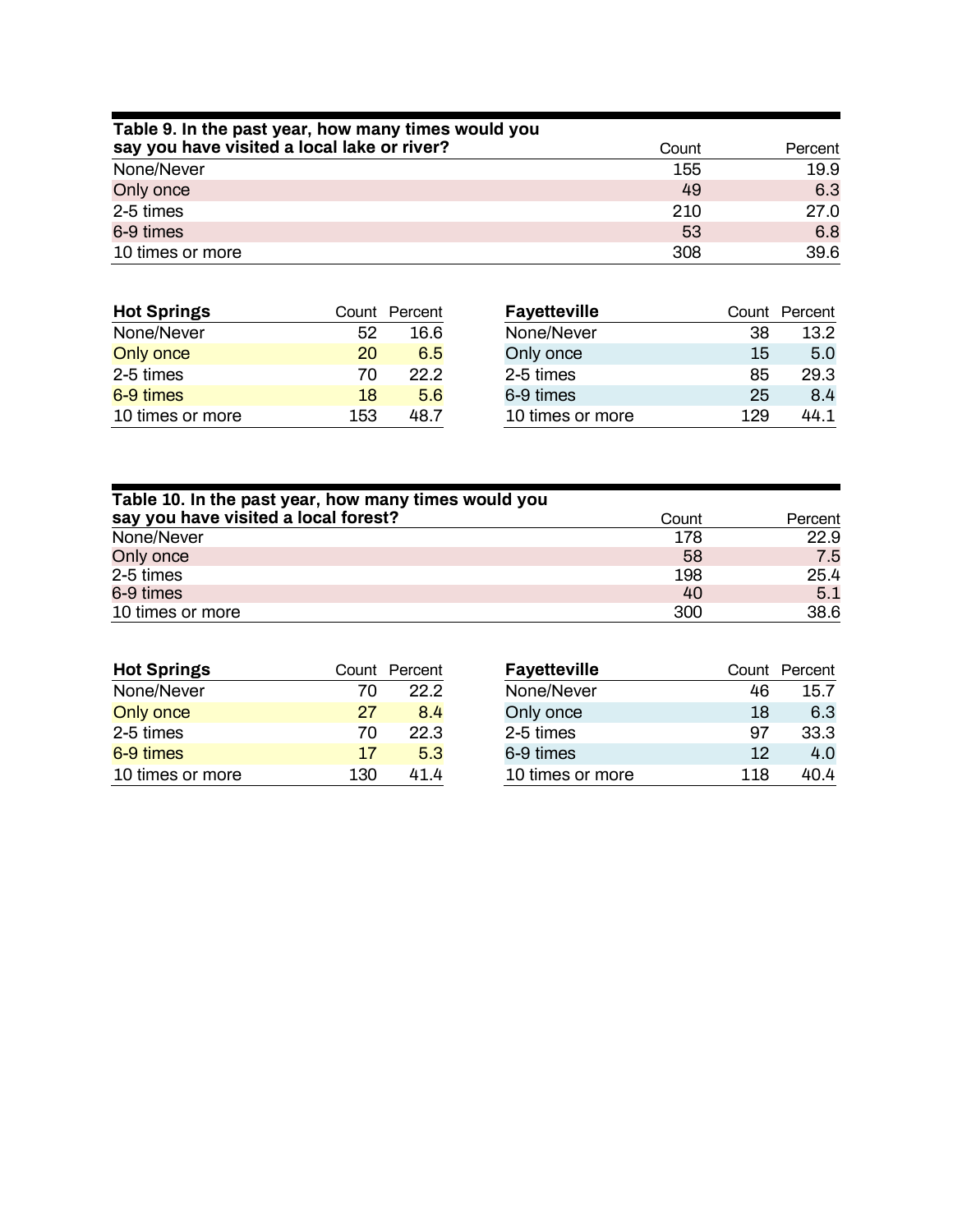#### <span id="page-11-0"></span>**KNOWLEDGE**

Knowledge is a fundamental component of informed decision-making and ability to respond to natural resource management challenges. For water utility providers, an informed constituency of rate payers who know where their water comes from, that forests are a component of water quality, and that forests and water interact at a watershed level can be seen as a positive asset.

In terms of knowing the waterbody that is the source of their household water, results suggest a mix of knowledge—either little/none or great deal—and a *disparity between Hot Springs and Fayetteville*. Different patterns emerge in terms of rate payers' knowledge of forests importance to maintaining water quality. For Hot Springs and Fayetteville, 49-54% of responses fall within the great/good deal response categories. However, in terms of knowledge of what a watershed is, a over 40% of Hot Springs respondents have little to no knowledge, whereas a similar percentage of Fayetteville respondents indicate they have a good or great deal of knowledge.

| Table 11. Your level of knowledge of where the water you use<br>at home comes from, that is, the location of the exact rivers |       |         |  |  |
|-------------------------------------------------------------------------------------------------------------------------------|-------|---------|--|--|
| or lakes that supply your water?                                                                                              | Count | Percent |  |  |
| Little or no knowledge                                                                                                        | 162   | 20.8    |  |  |
| Some knowledge                                                                                                                | 61    | 7.8     |  |  |
| A moderate amount                                                                                                             | 117   | 15.0    |  |  |
| A good amount of knowledge                                                                                                    | 143   | 18.4    |  |  |
| A great deal of knowledge                                                                                                     | 289   | 37.1    |  |  |
| Don't know*                                                                                                                   |       |         |  |  |

\*Reporting threshold of ≥1%

| <b>Hot Springs</b>         |     | Count Percent |
|----------------------------|-----|---------------|
| Little or no knowledge     | 101 | 32.0          |
| Some knowledge             | 43  | 13.7          |
| A moderate amount          | 43  | 13.7          |
| A good amount of knowledge | 44  | 14.0          |
| A great deal of knowledge  | 79  | 25.2          |
| Don't know*                | 5   | 14            |

| <b>Fayetteville</b>        |     | Count Percent                     |
|----------------------------|-----|-----------------------------------|
| Little or no knowledge     | 42  | 14.4                              |
| Some knowledge             | 25  | 8.5                               |
| A moderate amount          | 40  | 13.8                              |
| A good amount of knowledge | 65  | 22.3                              |
| A great deal of knowledge  | 120 | 41.1                              |
| Don't know*                |     |                                   |
|                            |     | $*D$ onorting throphold of $< 10$ |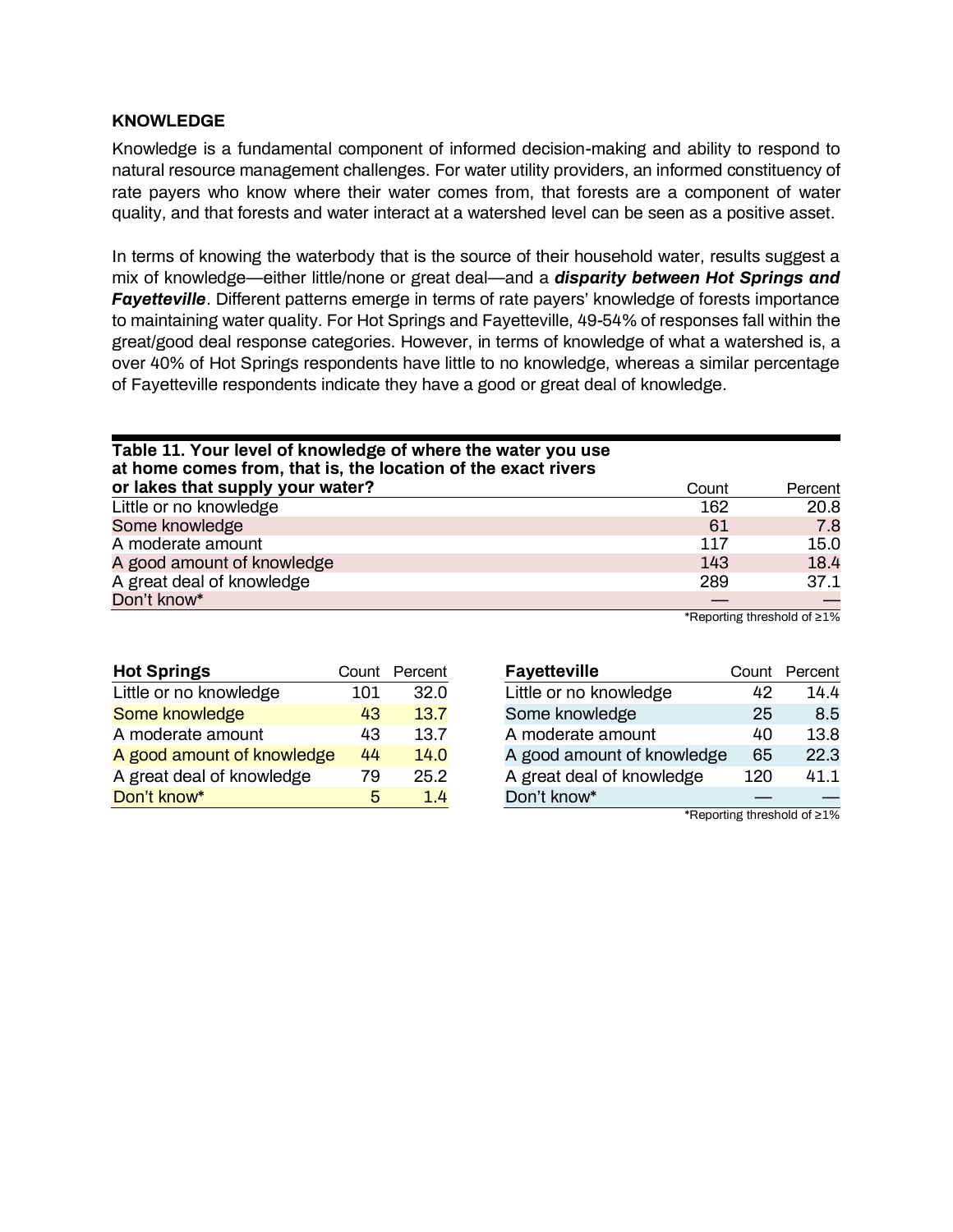| Table 12. Your level of knowledge of why trees and forests |       |         |
|------------------------------------------------------------|-------|---------|
| are important to drinking water quality?                   | Count | Percent |
| Little or no knowledge                                     | 114   | 14.7    |
| Some knowledge                                             | 87    | 11.2    |
| A moderate amount                                          | 171   | 22.0    |
| A good amount of knowledge                                 | 152   | 19.5    |
| A great deal of knowledge                                  | 246   | 31.6    |
| Don't know*                                                | 8     | 1.0     |

| <b>Hot Springs</b>         |     | Count Percent |
|----------------------------|-----|---------------|
| Little or no knowledge     | 62  | 19.6          |
| Some knowledge             | 43  | 13.7          |
| A moderate amount          | 51  | 16.3          |
| A good amount of knowledge | 48  | 15.4          |
| A great deal of knowledge  | 101 | 32.2          |
| Don't know*                | я   | 29            |

| <b>Fayetteville</b>        |    | Count Percent |
|----------------------------|----|---------------|
| Little or no knowledge     | 37 | 12.6          |
| Some knowledge             | 46 | 15.6          |
| A moderate amount          | 66 | 22.6          |
| A good amount of knowledge | 72 | 24.6          |
| A great deal of knowledge  | 71 | 24.4          |
| Don't know*                |    |               |

\*Reporting threshold of ≥1%

| Table 13. Your level of knowledge of what a watershed is? | Count | Percent |
|-----------------------------------------------------------|-------|---------|
| Little or no knowledge                                    | 197   | 25.3    |
| Some knowledge                                            | 96    | 12.3    |
| A moderate amount                                         | 148   | 19.0    |
| A good amount of knowledge                                | 123   | 15.8    |
| A great deal of knowledge                                 | 205   | 26.3    |
| Don't know*                                               | 9     | 1.2     |
|                                                           |       | $*D$    |

| *Reporting threshold of ≥1% |  |  |  |
|-----------------------------|--|--|--|
|-----------------------------|--|--|--|

| <b>Hot Springs</b>         |     | Count Percent |
|----------------------------|-----|---------------|
| Little or no knowledge     | 120 | 38.2          |
| Some knowledge             | 29  | 9.2           |
| A moderate amount          | 53  | 16.8          |
| A good amount of knowledge | 43  | 13.7          |
| A great deal of knowledge  | 64  | 20.2          |
| Don't know*                | ิค  | 1 R           |

| <b>Fayetteville</b>        |    | Count Percent |
|----------------------------|----|---------------|
| Little or no knowledge     | 43 | 14.8          |
| Some knowledge             | 52 | 17.8          |
| A moderate amount          | 58 | 19.7          |
| A good amount of knowledge | 56 | 19.0          |
| A great deal of knowledge  | 83 | 28.5          |
| Don't know*                |    |               |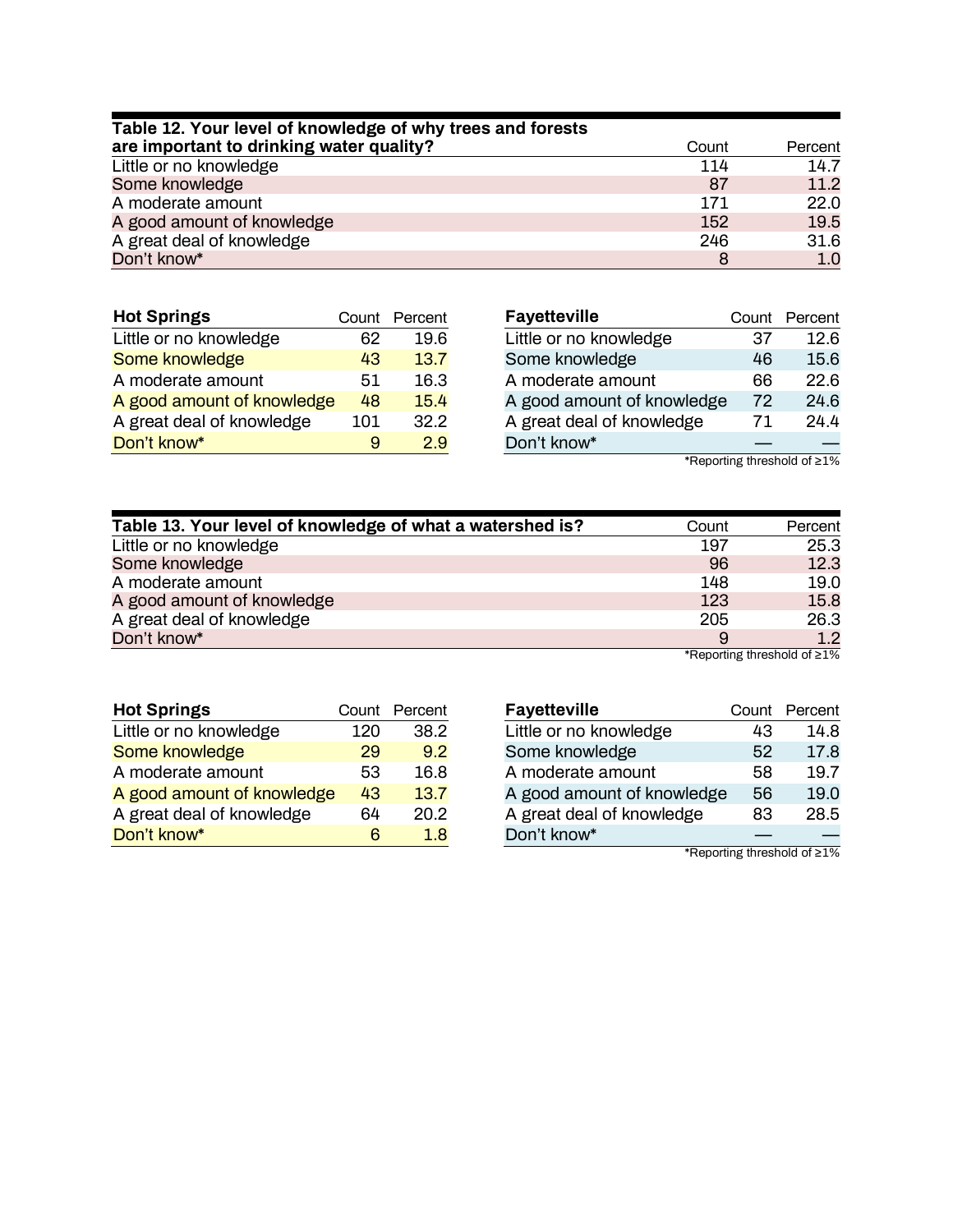### <span id="page-13-0"></span>**INFORMATION**

Like knowledge, access to information is a fundamental component of informed decision-making and ability to respond to natural resource management challenges. The results presented below indicate that a majority of rate payers agree (strongly or somewhat) that their water *utility provides them with basic information* on where their drinking water comes from. In contrast, rate payers in both cities are equally distributed in their disagreement or agreement that their water utility provides them with the basic information on what influences the price of their drinking water.

| Table 14. Your water utility provides you with the basic |       |         |
|----------------------------------------------------------|-------|---------|
| information on where your drinking water comes from.     | Count | Percent |
| Strongly agree                                           | 285   | 36.6    |
| Somewhat agree                                           | 236   | 30.3    |
| Neither agree nor disagree                               | 50    | 6.4     |
| Somewhat disagree                                        | 105   | 13.5    |
| Strongly disagree                                        | 80    | 10.3    |
| Don't know                                               | 19    | 2.4     |

| <b>Hot Springs</b>         |    | Count Percent |
|----------------------------|----|---------------|
| Strongly agree             | 92 | 29.1          |
| Somewhat agree             | 93 | 29.5          |
| Neither agree nor disagree | 25 | 7.8           |
| <b>Somewhat disagree</b>   | 49 | 15.6          |
| Strongly disagree          | 49 | 15.6          |
| Don't know                 |    | 2.3           |

| <b>Fayetteville</b>        |     | Count Percent |
|----------------------------|-----|---------------|
| Strongly agree             | 106 | 36.3          |
| Somewhat agree             | 94  | 32.1          |
| Neither agree nor disagree | 25  | 8.7           |
| Somewhat disagree          | 34  | 11.8          |
| Strongly disagree          | 22  | 7.6           |
| Don't know                 | 8   | 2.8           |

#### **Table 15. Your water utility provides you with the basic information on what influences the price of your drinking**

| water.                     | Count | Percent |
|----------------------------|-------|---------|
| Strongly agree             | 138   | 17.7    |
| Somewhat agree             | 228   | 29.3    |
| Neither agree nor disagree | 83    | 10.7    |
| Somewhat disagree          | 143   | 18.4    |
| Strongly disagree          | 151   | 19.4    |
| Don't know                 | 33    | 4.2     |

| <b>Hot Springs</b>         | Count | Percent | <b>Fayetteville</b>        | Count | Percent |
|----------------------------|-------|---------|----------------------------|-------|---------|
| Strongly agree             | 68    | 21.7    | Strongly agree             | 38    | 12.9    |
| Somewhat agree             | 77    | 24.4    | Somewhat agree             | 82    | 28.1    |
| Neither agree nor disagree | 29    | 9.1     | Neither agree nor disagree | 46    | 15.9    |
| Somewhat disagree          | 43    | 13.7    | Somewhat disagree          | 67    | 22.9    |
| Strongly disagree          | 85    | 27.1    | Strongly disagree          | 43    | 14.7    |
| Don't know                 | 11    | 3.6     | Don't know                 | 15    | 5.2     |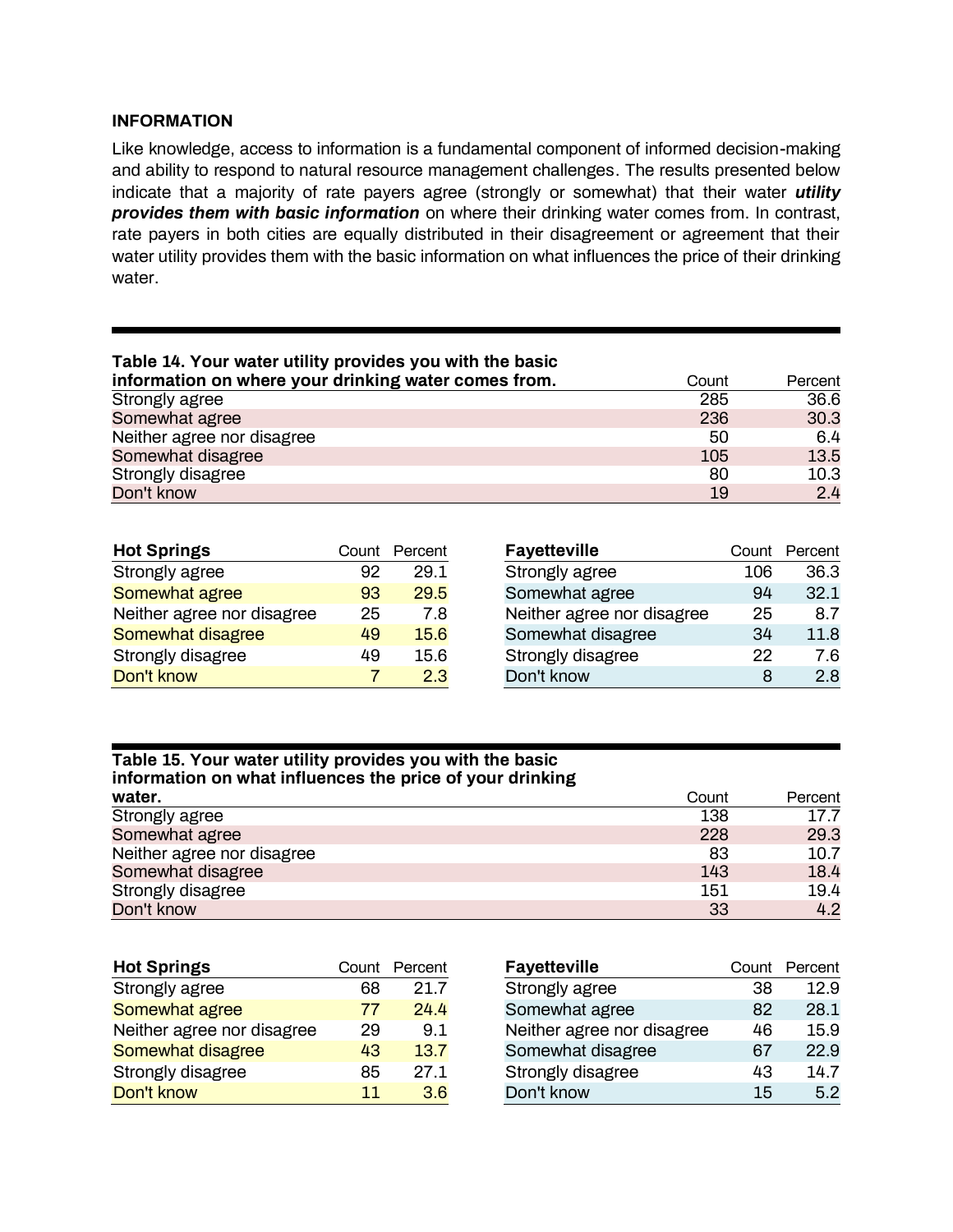### <span id="page-14-0"></span>**PERSPECTIVES AND EXPERIENCES**

The perspectives and experiences of rate payers with the goods and services provided by a public water utility are an essential component of monitoring and evaluation. The gap between positive and negative perspectives and experiences is a helpful evaluative metric for any service provider. In the context of this project, concerns about water quality and forest management, as well as an overall rating of the water utility, were measured.

The results presented below indicate that approximately 40% of rate payers in both cities are not concerned with the quality of their tap water. However, of the remaining 60%, respondents indicated they were *very, moderately, or slightly concerned*, approximately 20% per response category. In contrast, ~85% agree (strongly or somewhat) that their water utility provides quality tap water. These seemingly disparate results may indicate that rate payers have concern for water quality, in general, but view their personal, household water quality as being of an acceptable quality to themselves. A *grade of A or B* from 65-77% of rate payers buoys this interpretation.

| Table 16. Thinking about the services you receive from your   |       |         |  |  |  |  |  |
|---------------------------------------------------------------|-------|---------|--|--|--|--|--|
| water utility, what letter grade would you give them overall? | Count | Percent |  |  |  |  |  |
| A                                                             | 291   | 37.4    |  |  |  |  |  |
| B                                                             | 311   | 40.0    |  |  |  |  |  |
| C                                                             | 138   | 17.7    |  |  |  |  |  |
| D                                                             | 25    | 3.2     |  |  |  |  |  |
|                                                               | 10    | 1.3     |  |  |  |  |  |

| <b>Hot Springs</b> |     | Count Percent | <b>Fayetteville</b> | Count | Percent |
|--------------------|-----|---------------|---------------------|-------|---------|
| A                  | 86  | 27.2          |                     | 139   | 47.5    |
| B                  | 121 | 38.5          |                     | 118   | 40.3    |
| C                  | 89  | 28.4          |                     | 31    | 10.6    |
| D                  | 12  | 3.7           |                     | 3     | 1.2     |
| F                  | ხ   |               |                     |       |         |

| Table 17. How concerned are you with the quality of your tap |       |         |  |  |  |  |
|--------------------------------------------------------------|-------|---------|--|--|--|--|
| water?                                                       | Count | Percent |  |  |  |  |
| Very concerned                                               | 192   | 24.8    |  |  |  |  |
| Moderately concerned                                         | 157   | 20.3    |  |  |  |  |
| Slightly concerned                                           | 119   | 15.4    |  |  |  |  |
| Not at all concerned                                         | 307   | 39.6    |  |  |  |  |

| <b>Hot Springs</b>          |     | Count Percent | <b>Fayetteville</b>  |     | Count Percent |
|-----------------------------|-----|---------------|----------------------|-----|---------------|
| Very concerned              | 75  | 23.8          | Very concerned       | 62  | 21.4          |
| <b>Moderately concerned</b> | 73  | 23.2          | Moderately concerned | 55  | 19.0          |
| Slightly concerned          | 54  | 17.1          | Slightly concerned   | 48  | 16.7          |
| Not at all concerned        | 113 | 36.0          | Not at all concerned | 125 | 42.9          |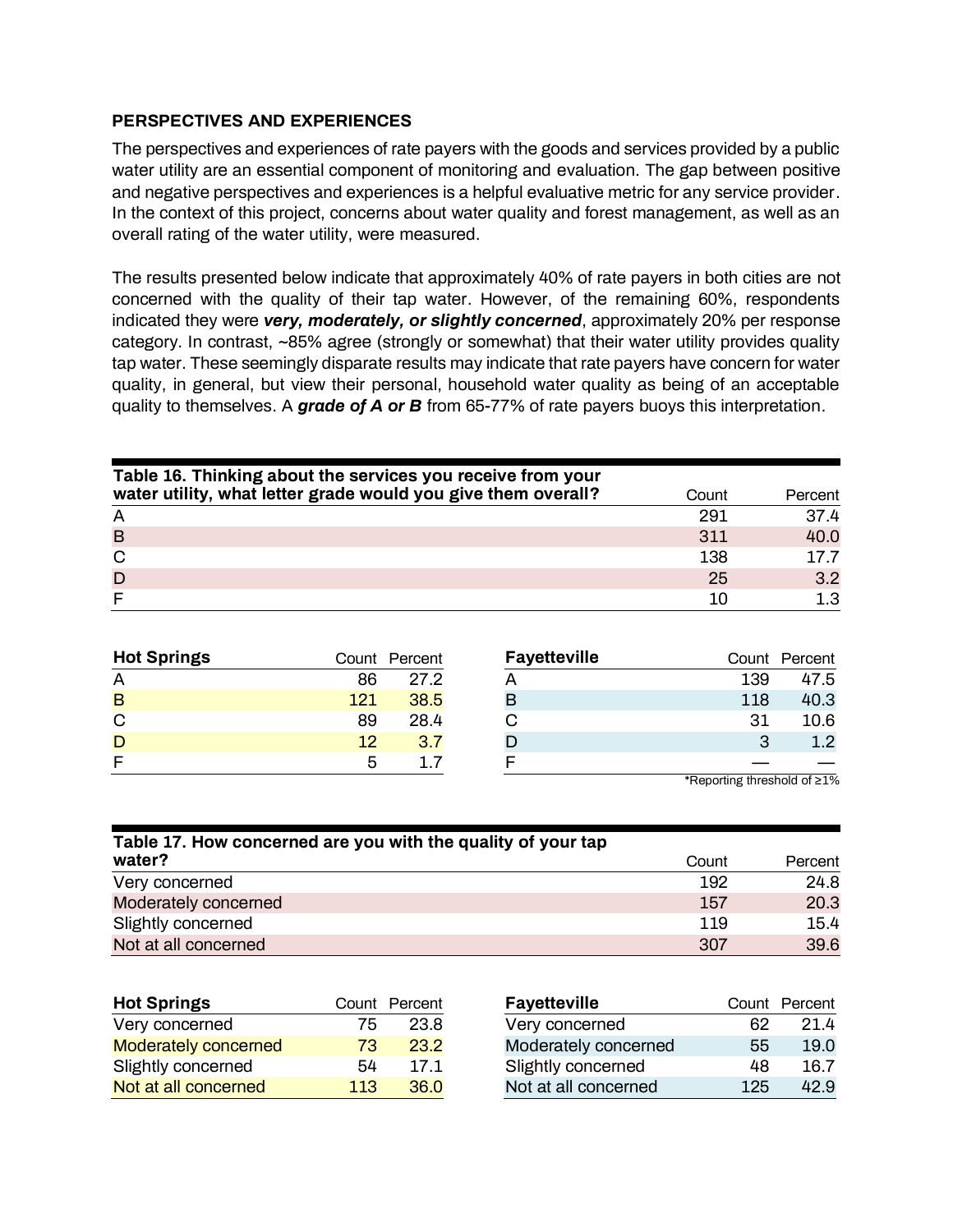| Table 18. Your water utility provides you with quality drinking |       |         |  |  |  |  |
|-----------------------------------------------------------------|-------|---------|--|--|--|--|
| water.                                                          | Count | Percent |  |  |  |  |
| Strongly agree                                                  | 401   | 51.5    |  |  |  |  |
| Somewhat agree                                                  | 263   | 33.8    |  |  |  |  |
| Neither agree nor disagree                                      | 23    | 3.0     |  |  |  |  |
| Somewhat disagree                                               | 49    | 6.3     |  |  |  |  |
| Strongly disagree                                               | 41    | 5.3     |  |  |  |  |
| Don't know*                                                     |       |         |  |  |  |  |

\*Reporting threshold of ≥1%

| <b>Hot Springs</b>         |     | Count Percent      |
|----------------------------|-----|--------------------|
| Strongly agree             | 133 | 42.3               |
| Somewhat agree             | 120 | 38.0               |
| Neither agree nor disagree | 10  | 3.3                |
| Somewhat disagree          | 22  | 6.9                |
| Strongly disagree          | 30  | 94                 |
| Don't know*                |     |                    |
|                            |     | $*Donoting the ch$ |

| <b>Fayetteville</b>        |     | Count Percent |
|----------------------------|-----|---------------|
| Strongly agree             | 162 | 55.7          |
| Somewhat agree             | 100 | 34.4          |
| Neither agree nor disagree | 6   | 1.9           |
| Somewhat disagree          | 16  | 5.6           |
| Strongly disagree          | 7   | 2.3           |
| Don't know*                |     |               |

\*Reporting threshold of ≥1%

| Table 19. How concerned are you with the management of |            |         |  |  |  |  |
|--------------------------------------------------------|------------|---------|--|--|--|--|
| the forests in your water source area?                 | Count      | Percent |  |  |  |  |
| Very concerned                                         | 187        | 24.0    |  |  |  |  |
| Moderately concerned                                   | 258        | 33.2    |  |  |  |  |
| Slightly concerned                                     | 169        | 21.7    |  |  |  |  |
| Not at all concerned                                   | <b>157</b> | 20.2    |  |  |  |  |

| <b>Hot Springs</b>          |     | Count Percent | <b>Fayetteville</b>  |    | Count Percent |
|-----------------------------|-----|---------------|----------------------|----|---------------|
| Very concerned              | 82  | 26.2          | Very concerned       | 67 | 22.9          |
| <b>Moderately concerned</b> | 100 | 31.7          | Moderately concerned | 87 | 29.9          |
| Slightly concerned          | 81  | 25.8          | Slightly concerned   | 66 | 22.5          |
| Not at all concerned        | 48  | 15.3          | Not at all concerned | 72 | 24.6          |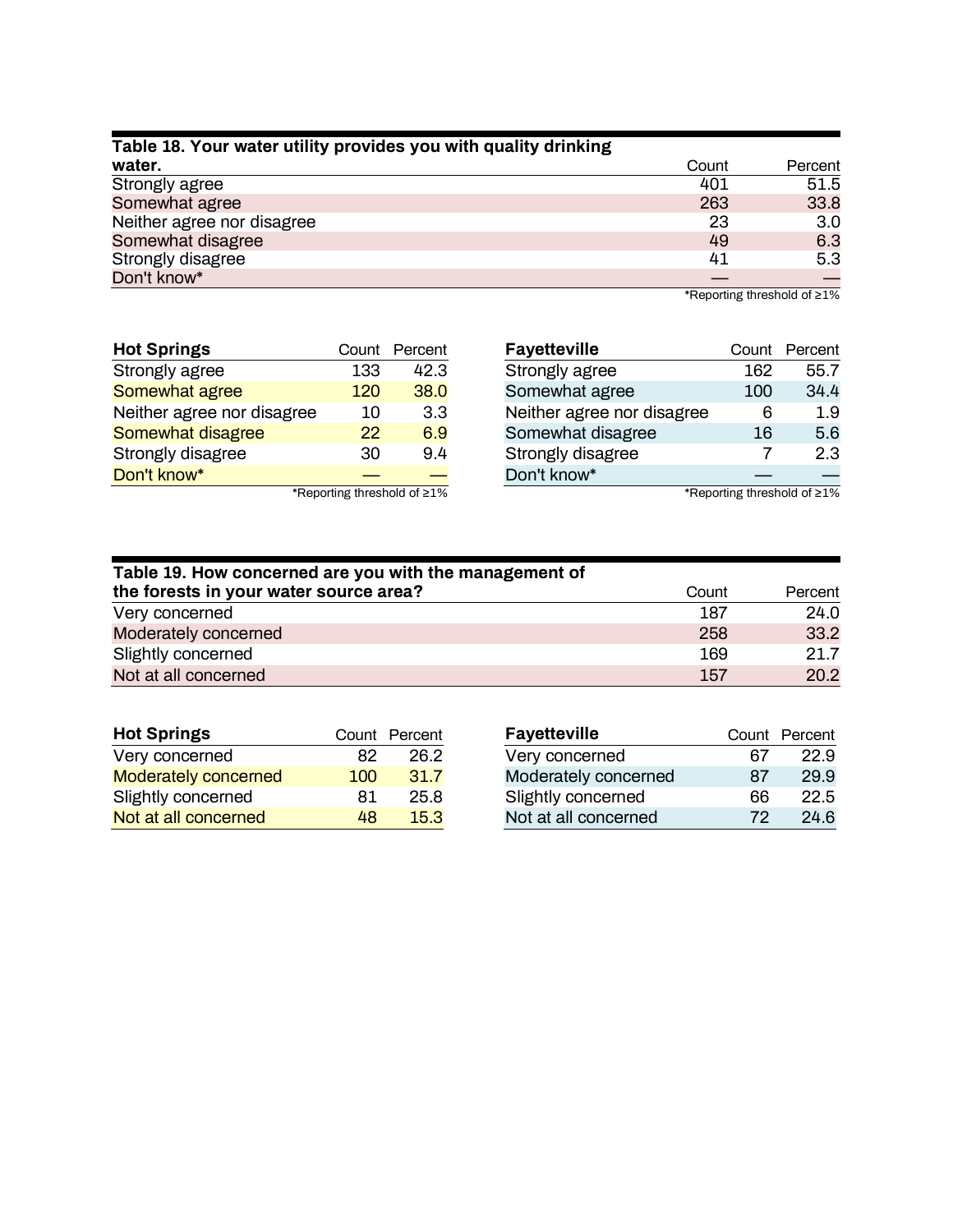### <span id="page-16-0"></span>**TRUST AND RESPONSIBILITY**

Fundamental to any natural resource management endeavor involving a public good like water relies on perceptions trust and opinions of the delegation of responsibilities. The results presented below indicate that a majority of rate payers in both cities *trust* their water utility to make the right management decisions of their water. A majority of rate payers also believe their water utility operates in a manner that *does not harm the environment* but take *responsibility for the effects of their actions* on the environment. Respondents in both cities somewhat agree or strongly agree that household water users should be *willing to pay* for part of the costs to improve water quality and manage forests in their water source area.

| Table 20. You trust your water utility to make the right |       |         |
|----------------------------------------------------------|-------|---------|
| management decisions about your water.                   | Count | Percent |
| Strongly agree                                           | 295   | 37.9    |
| Somewhat agree                                           | 312   | 40.1    |
| Neither agree nor disagree                               | 49    | 6.3     |
| Somewhat disagree                                        | 66    | 8.5     |
| Strongly disagree                                        | 51    | 6.6     |
| Don't know                                               |       |         |

| <b>Hot Springs</b>          |     | Count Percent |  |  |  |
|-----------------------------|-----|---------------|--|--|--|
| Strongly agree              | 99  | 31.6          |  |  |  |
| Somewhat agree              | 118 | 37.4          |  |  |  |
| Neither agree nor disagree  | 28  | 9.0           |  |  |  |
| Somewhat disagree           | 34  | 10.7          |  |  |  |
| Strongly disagree           | 35  | 11.1          |  |  |  |
| Don't know                  |     |               |  |  |  |
| *Reporting threshold of ≥1% |     |               |  |  |  |

| <b>Fayetteville</b>        |     | Count Percent |
|----------------------------|-----|---------------|
| Strongly agree             | 115 | 39.5          |
| Somewhat agree             | 131 | 44.9          |
| Neither agree nor disagree | 20  | 6.7           |
| Somewhat disagree          | 15  | 5.2           |
| Strongly disagree          | 5   | 1.9           |
| Don't know                 | 5   | 1.8           |

| Table 21. You trust your Water Utility is not operating in ways |       |         |
|-----------------------------------------------------------------|-------|---------|
| that are harmful to the environment.                            | Count | Percent |
| Strongly agree                                                  | 294   | 37.8    |
| Somewhat agree                                                  | 285   | 36.6    |
| Neither agree nor disagree                                      | 70    | 9.0     |
| Somewhat disagree                                               | 57    | 7.3     |
| Strongly disagree                                               | 38    | 4.9     |
| Don't know                                                      | 29    | 3.7     |

| <b>Hot Springs</b>         | Count | Percent |
|----------------------------|-------|---------|
| Strongly agree             | 92    | 29.3    |
| Somewhat agree             | 123   | 38.9    |
| Neither agree nor disagree | 31    | 9.7     |
| Somewhat disagree          | 36    | 11.4    |
| Strongly disagree          | 20    | 6.2     |
| Don't know                 | 13    | 42      |

| <b>Fayetteville</b>        |     | Count Percent |
|----------------------------|-----|---------------|
| Strongly agree             | 120 | 41.2          |
| Somewhat agree             | 104 | 35.8          |
| Neither agree nor disagree | 34  | 11.6          |
| Somewhat disagree          | 15  | 5.2           |
| Strongly disagree          | 7   | 2.6           |
| Don't know                 | я   | 3.1           |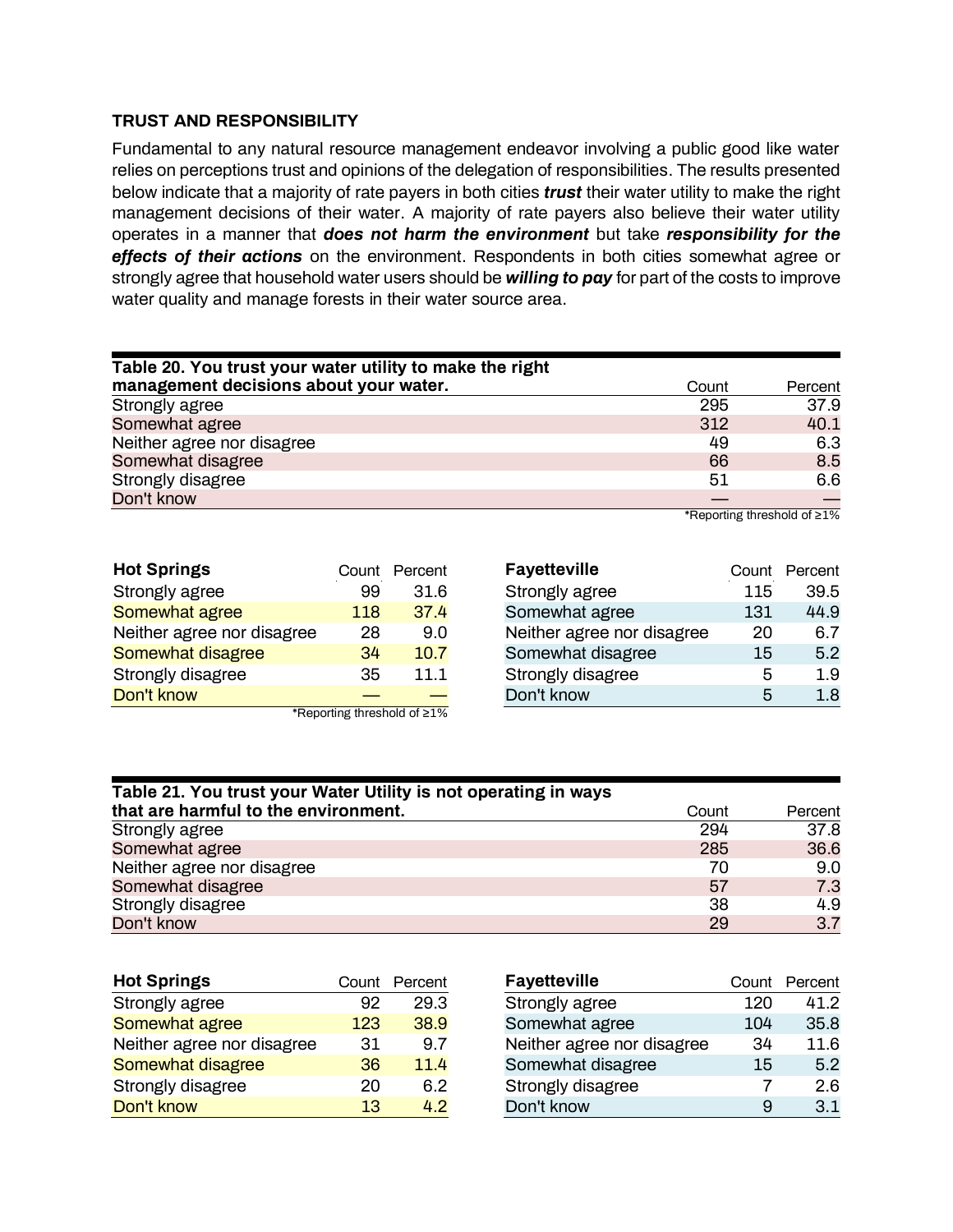| Table 22. Household water users should take responsibility |       |         |  |  |
|------------------------------------------------------------|-------|---------|--|--|
| for the effects of their actions on the environment.       | Count | Percent |  |  |
| Strongly agree                                             | 520   | 66.8    |  |  |
| Somewhat agree                                             | 180   | 23.1    |  |  |
| Neither agree nor disagree                                 | 33    | 4.2     |  |  |
| Somewhat disagree                                          | 21    | 2.7     |  |  |
| Strongly disagree                                          | 15    | 1.9     |  |  |
| Don't know*                                                |       |         |  |  |

\*Reporting threshold of ≥1%

| <b>Hot Springs</b>         |     | Count Percent |
|----------------------------|-----|---------------|
| Strongly agree             | 201 | 63.8          |
| Somewhat agree             | 66  | 21.1          |
| Neither agree nor disagree | 19  | 6.2           |
| Somewhat disagree          | 16  | 5.1           |
| Strongly disagree          | 8   | 2.5           |
| Don't know*                | 4   | 1.3           |

|     | Count Percent |
|-----|---------------|
| 200 | 68.5          |
| 71  | 24.3          |
| 10  | 3.4           |
| 3   | 1.0           |
| 6   | 2.2           |
|     |               |
|     |               |

\*Reporting threshold of ≥1%

| Table 23. Household water users should be willing to pay for |       |                             |
|--------------------------------------------------------------|-------|-----------------------------|
| part of the costs of improving water quality.                | Count | Percent                     |
| Strongly agree                                               | 237   | 30.5                        |
| Somewhat agree                                               | 343   | 44.1                        |
| Neither agree nor disagree                                   | 45    | 5.8                         |
| Somewhat disagree                                            | 58    | 7.5                         |
| Strongly disagree                                            | 84    | 10.8                        |
| Don't know*                                                  | 10    | 1.3                         |
|                                                              |       | *Reporting threshold of ≥1% |

| <b>Hot Springs</b>         |     | Count Percent                                             |
|----------------------------|-----|-----------------------------------------------------------|
| Strongly agree             | 87  | 27.7                                                      |
| Somewhat agree             | 132 | 41.8                                                      |
| Neither agree nor disagree | 22  | 6.9                                                       |
| Somewhat disagree          | 30  | 9.4                                                       |
| Strongly disagree          | 42  | 13.2                                                      |
| Don't know                 |     |                                                           |
|                            |     | $*$ December 2014 and the contract of the Latter 2014 $*$ |

| <b>Fayetteville</b>        |     | Count Percent |
|----------------------------|-----|---------------|
| Strongly agree             | 88  | 30.1          |
| Somewhat agree             | 140 | 48.1          |
| Neither agree nor disagree | 20  | 7.0           |
| Somewhat disagree          | 18  | 6.1           |
| Strongly disagree          | 21  | 7.3           |
| Don't know                 |     |               |

\*Reporting threshold of ≥1%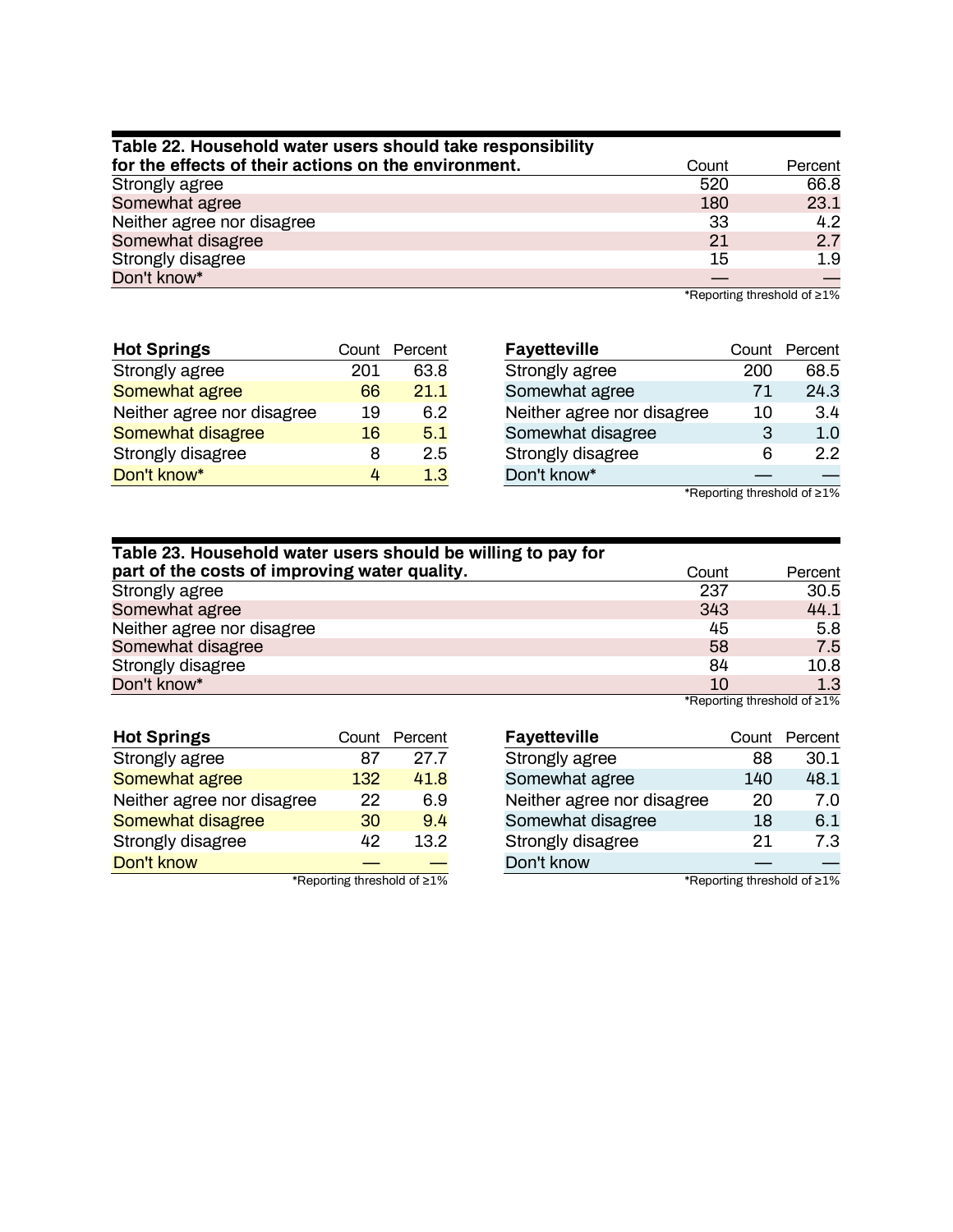# **Table 24. Household water users should be willing to pay for part of the costs of managing forests in their water source**

| area.                      | Count     | Percent |
|----------------------------|-----------|---------|
| Strongly agree             | 174       | 22.4    |
| Somewhat agree             | 290       | 37.3    |
| Neither agree nor disagree | 81        | 10.4    |
| Somewhat disagree          | 107       | 13.8    |
| Strongly disagree          | 109       | 14.0    |
| Don't know                 | <b>15</b> | 1.9     |

| <b>Hot Springs</b>         |     | Count Percent | Fayettevi  |
|----------------------------|-----|---------------|------------|
| Strongly agree             | 82  | 26.1          | Strongly a |
| Somewhat agree             | 103 | 32.7          | Somewha    |
| Neither agree nor disagree | 26  | 8.4           | Neither a  |
| Somewhat disagree          | 41  | 12.9          | Somewha    |
| Strongly disagree          | 57  | 18.1          | Strongly o |
| Don't know                 | 5   | 17            | Don't kno  |

| <b>Fayetteville</b>        |     | Count Percent |
|----------------------------|-----|---------------|
| Strongly agree             | 64  | 22.0          |
| Somewhat agree             | 120 | 41.1          |
| Neither agree nor disagree | 35  | 12.1          |
| Somewhat disagree          | 38  | 12.9          |
| Strongly disagree          | 31  | 10.5          |
| Don't know                 | 4   | 1.3           |

| Table 25. Household water users should have input in the |       |         |
|----------------------------------------------------------|-------|---------|
| water management decisions made by their water provider. | Count | Percent |
| Strongly agree                                           | 237   | 30.5    |
| Somewhat agree                                           | 343   | 44.1    |
| Neither agree nor disagree                               | 45    | 5.8     |
| Somewhat disagree                                        | 58    | 7.5     |
| Strongly disagree                                        | 84    | 10.8    |
| Don't know                                               | 10    | 1.3     |

| <b>Hot Springs</b>         |     | Count Percent |
|----------------------------|-----|---------------|
| Strongly agree             | 180 | 57.1          |
| Somewhat agree             | 90  | 28.7          |
| Neither agree nor disagree | я   | 2.8           |
| Somewhat disagree          | 15  | 4.7           |
| Strongly disagree          | 14  | 4.6           |
| Don't know                 |     | 21            |

| <b>Fayetteville</b>        | Count | Percent |
|----------------------------|-------|---------|
| Strongly agree             | 130   | 44.7    |
| Somewhat agree             | 116   | 39.7    |
| Neither agree nor disagree | 19    | 6.4     |
| Somewhat disagree          | 15    | 5.2     |
| Strongly disagree          | 9     | 3.0     |
| Don't know                 |       |         |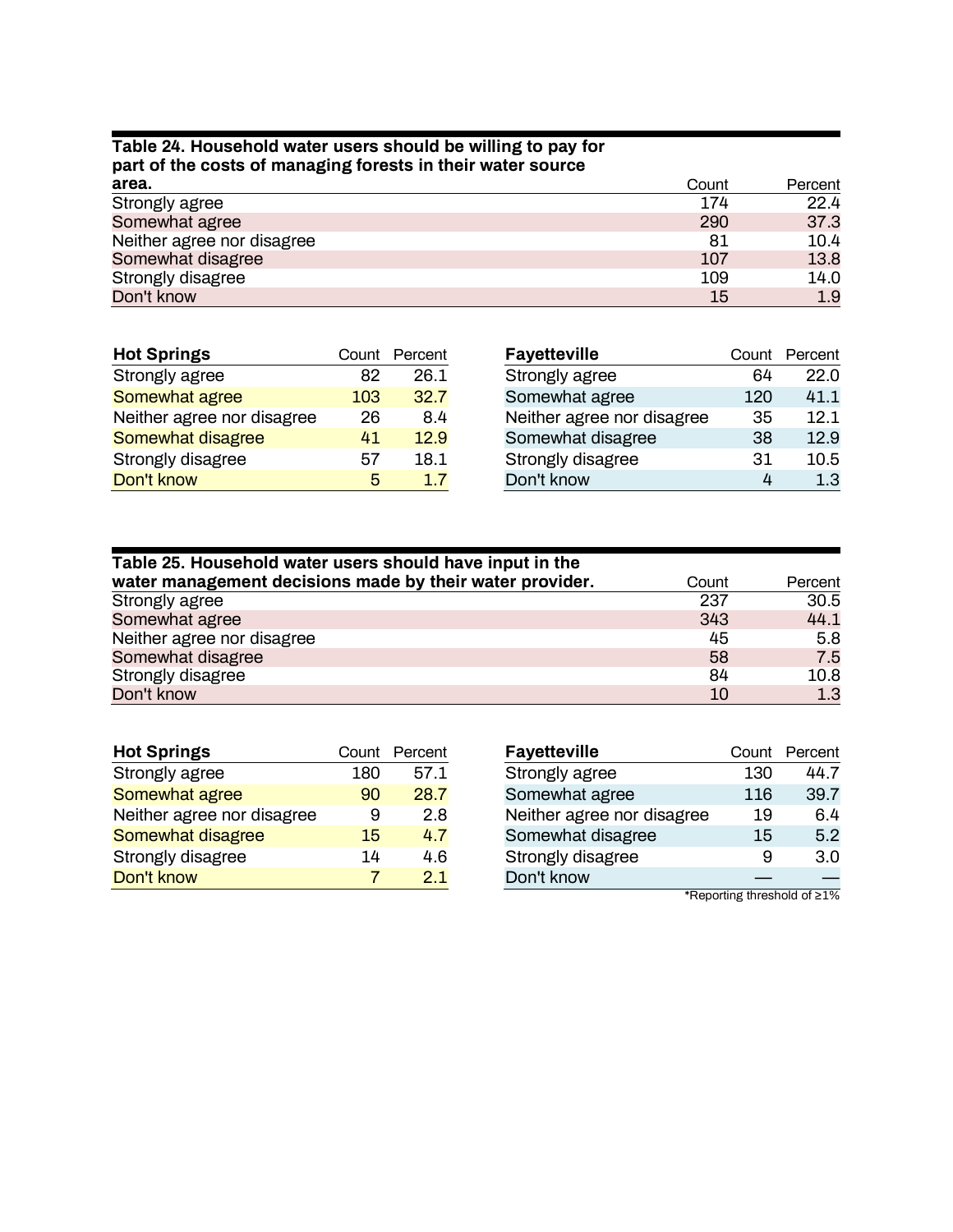### <span id="page-19-0"></span>**CONTROLLED BURNS**

The last section of the questionnaire asked rate payers to give their opinion on controlled burns (prescribed burns). Respondents were given a description of controlled burns as a type of fire conducted under close watch to maintain the health of lands and forests, reduce the risk of wildfires, and improve wildlife habitats. The results presented below indicate that a majority of rate payers in both cities view controlled burns as *somewhat necessary or very necessary*. Results also show that a majority of rate payers in both cities perceive controlled burns as *somewhat safe or very safe*. In terms of conducting controlled burns, a majority of rate payers in both cities indicated that they *trust* their water utility but expect them to *partner* with an appropriate state or federal agency.

| Table 26. How would you rate the need for controlled burns? | Count | Percent |
|-------------------------------------------------------------|-------|---------|
| Very unnecessary                                            | 24    | 3.1     |
| Somewhat unnecessary                                        | 18    | 2.3     |
| Neutral                                                     | 84    | 10.8    |
| Somewhat necessary                                          | 155   | 19.9    |
| Very necessary                                              | 489   | 62.9    |
| Don't know                                                  | 8     | 1.0     |

| <b>Hot Springs</b>          |     | Count Percent |
|-----------------------------|-----|---------------|
| Very unnecessary            | 10  | 3.3           |
| Somewhat unnecessary        | 8   | 2.6           |
| <b>Neutral</b>              | 26  | 8.2           |
| Somewhat necessary          | 38  | 12.2          |
| Very necessary              | 230 | 73.0          |
| Don't know                  |     |               |
| *Reporting threshold of ≥1% |     |               |

| <b>Fayetteville</b>  |     | Count Percent |
|----------------------|-----|---------------|
| Very unnecessary     | ჩ   | 1.9           |
| Somewhat unnecessary | 9   | 3.0           |
| <b>Neutral</b>       | 48  | 16.4          |
| Somewhat necessary   | 73  | 25.0          |
| Very necessary       | 149 | 51.1          |
| Don't know           | x   | 2.6           |

| Table 27. How safe do you think controlled burns are? | Count | Percent |
|-------------------------------------------------------|-------|---------|
| Very unsafe                                           | 24    | 3.1     |
| Somewhat unsafe                                       | 35    | 4.5     |
| Neutral                                               | 172   | 22.1    |
| Somewhat safe                                         | 275   | 35.3    |
| Very safe                                             | 263   | 33.8    |
| Don't know                                            | 9     | 1.2     |

| <b>Hot Springs</b> |                                      | Count Percent |
|--------------------|--------------------------------------|---------------|
| Very unsafe        | 11                                   | 3.5           |
| Somewhat unsafe    | 13                                   | 4.1           |
| <b>Neutral</b>     | 66                                   | 20.8          |
| Somewhat safe      | 96                                   | 30.4          |
| Very safe          | 128                                  | 40.6          |
| Don't know         |                                      |               |
|                    | $*$ Donorting throphold of $\leq 10$ |               |

| <b>Fayetteville</b> |     | Count Percent |
|---------------------|-----|---------------|
| Very unsafe         |     | 2.4           |
| Somewhat unsafe     | 15  | 5.1           |
| <b>Neutral</b>      | 81  | 27.7          |
| Somewhat safe       | 105 | 36.0          |
| Very safe           | 79  | 27.2          |
| Don't know          | 5   | $1.6\,$       |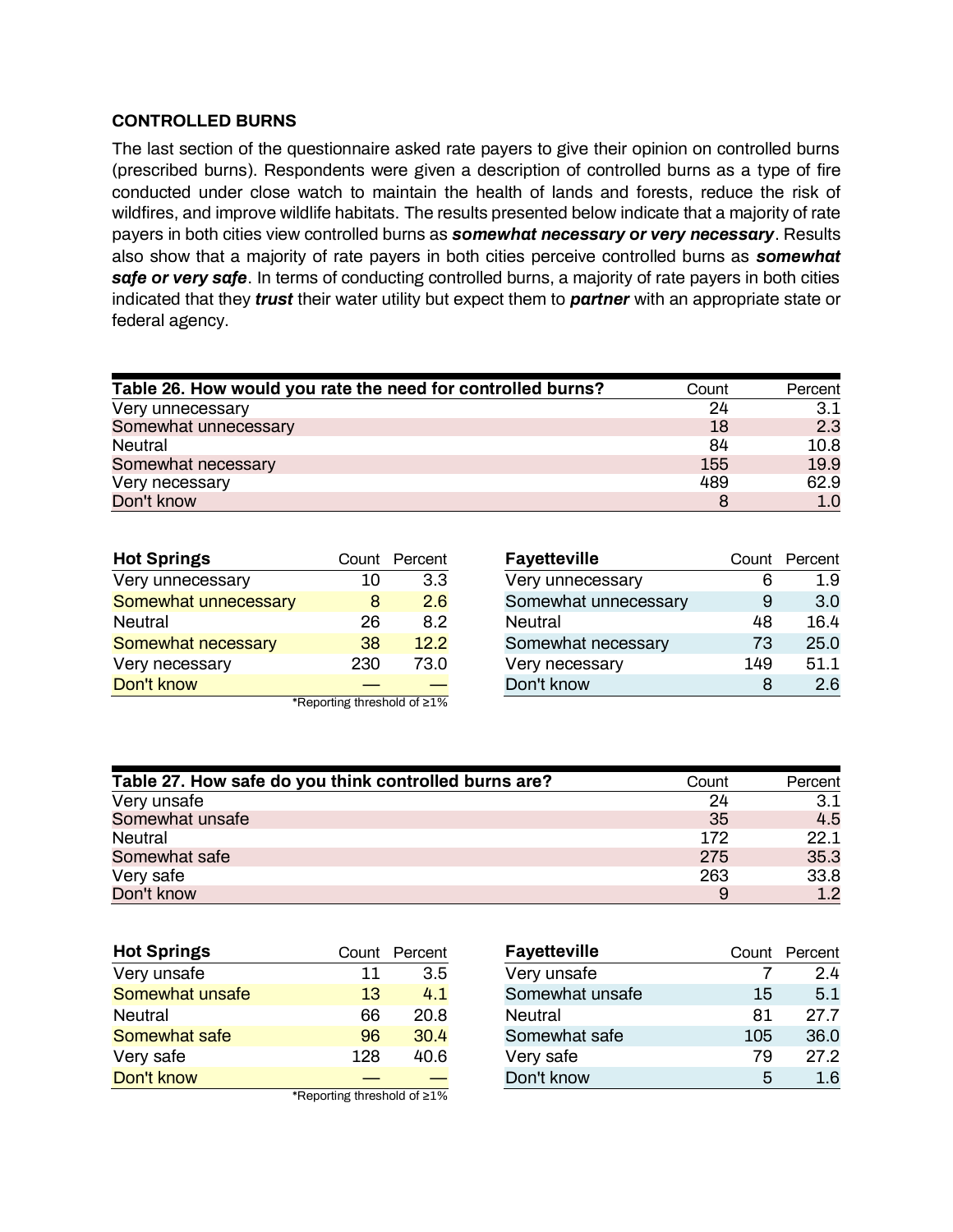| Table 28. You trust your water utility to make the right |       |         |
|----------------------------------------------------------|-------|---------|
| decisions about the use of controlled burns.             | Count | Percent |
| Strongly agree                                           | 215   | 27.6    |
| Somewhat agree                                           | 302   | 38.8    |
| Neither agree nor disagree                               | 145   | 18.6    |
| Somewhat disagree                                        | 50    | 6.4     |
| Strongly disagree                                        | 48    | 6.2     |
| Don't know                                               | 17    | 2.2     |

| <b>Hot Springs</b>         | Count | Percent | F, |
|----------------------------|-------|---------|----|
| Strongly agree             | 85    | 26.9    |    |
| Somewhat agree             | 114   | 36.3    | S  |
| Neither agree nor disagree | 58    | 18.4    | N  |
| Somewhat disagree          | 25    | 8.0     | S  |
| Strongly disagree          | 26    | 8.4     | S  |
| Don't know                 | ิค    | 18      | ח  |

| <b>Fayetteville</b>        |     | Count Percent |
|----------------------------|-----|---------------|
| Strongly agree             | 74  | 25.3          |
| Somewhat agree             | 121 | 41.7          |
| Neither agree nor disagree | 60  | 20.6          |
| Somewhat disagree          | 19  | 6.4           |
| Strongly disagree          | 9   | 3.0           |
| Don't know                 | я   | 3.0           |

# **Table 29. You expect your water utility to partner with appropriate agencies, like the Arkansas Forestry Commission**

| or US Forest Service, when they conduct controlled burns. | Count | Percent |
|-----------------------------------------------------------|-------|---------|
| Strongly agree                                            | 560   | 72.0    |
| Somewhat agree                                            | 152   | 19.5    |
| Neither agree nor disagree                                | 23    | 3.0     |
| Somewhat disagree                                         | 16    | 2.1     |
| Strongly disagree                                         | 11    | 1.4     |
| Don't know                                                | 15    | 1.9     |

| <b>Hot Springs</b>         |     | Count Percent  |
|----------------------------|-----|----------------|
| Strongly agree             | 219 | 69.6           |
| Somewhat agree             | 62  | 19.6           |
| Neither agree nor disagree | 8   | 2.5            |
| Somewhat disagree          | 13  | 4.2            |
| Strongly disagree          | ิค  | 1.8            |
| Don't know                 |     | 2 <sub>4</sub> |

| <b>Fayetteville</b>        |     | Count Percent |
|----------------------------|-----|---------------|
| Strongly agree             | 209 | 71.5          |
| Somewhat agree             | 63  | 21.5          |
| Neither agree nor disagree | 11  | 3.6           |
| Somewhat disagree          |     |               |
| Strongly disagree          |     |               |
| Don't know                 |     |               |

| Table 30. Has there ever been an occasion where you were |       |         |
|----------------------------------------------------------|-------|---------|
| negatively affected by smoke from a controlled burn?     | Count | Percent |
| Yes                                                      | 136   | 17.5    |
| <b>No</b>                                                | 642   | 82.5    |

| <b>Hot Springs</b> |     | Count Percent | Fayetteville |     | Count Percent |
|--------------------|-----|---------------|--------------|-----|---------------|
| Yes                |     | 13.1          | Yes          | 48  | 16.6          |
| <b>No</b>          | 274 | 86.9          | No           | 243 | 83.4          |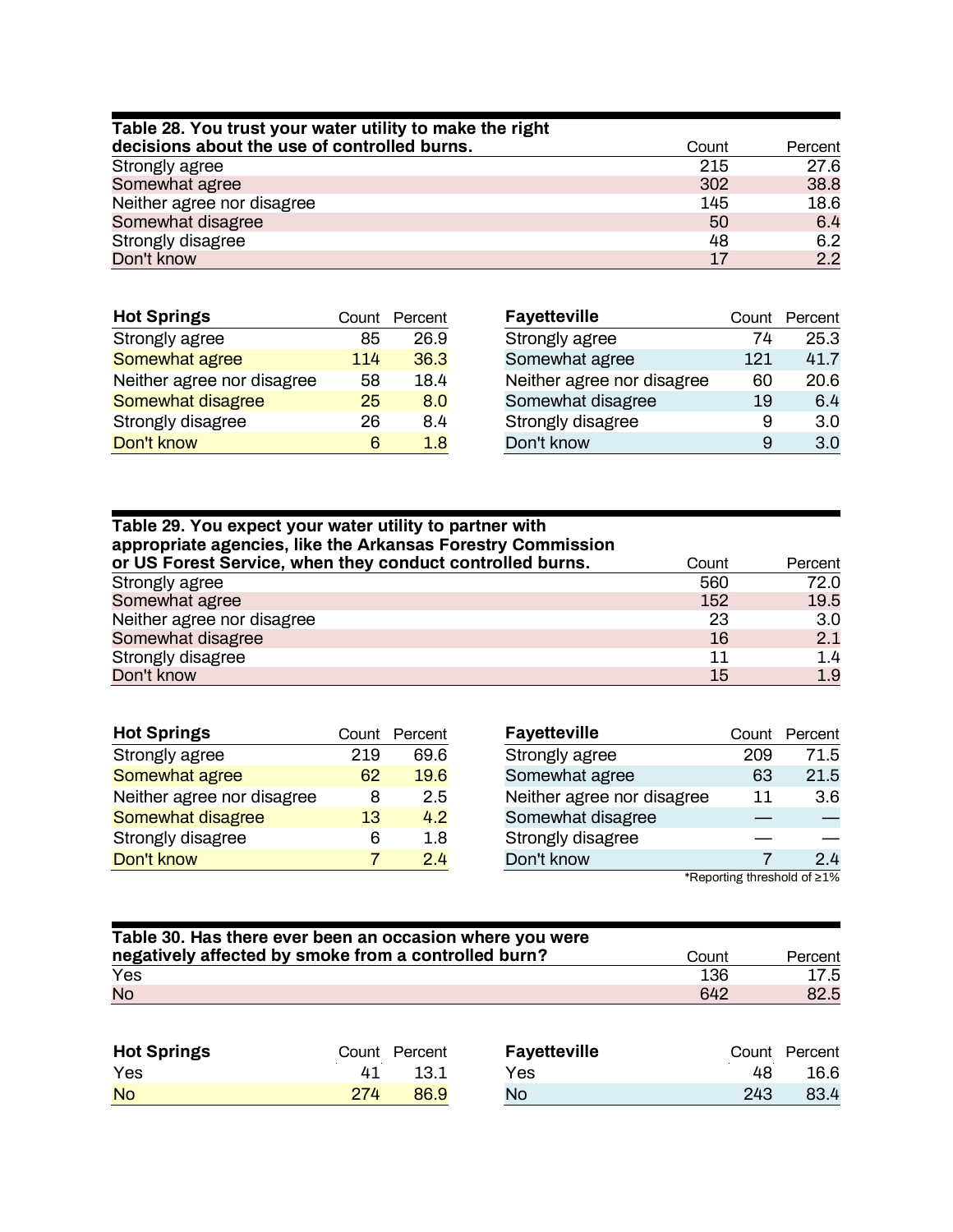### <span id="page-21-0"></span>**SOCIODEMOGRAPHICS**

| Table 31. Age, count and frequency per category (weighted) | Count | Percent                     |
|------------------------------------------------------------|-------|-----------------------------|
| 18-24                                                      | 117   | 19.8                        |
| 25-34                                                      | 121   | 20.6                        |
| 35-44                                                      | 98    | 16.6                        |
| 45-54                                                      | 87    | 14.8                        |
| 55-64                                                      | 79    | 13.3                        |
| 65-74                                                      | 52    | 8.8                         |
| $74+$                                                      | 35    | 6.0<br>$\sim$ $\sim$ $\sim$ |

\*Weighted mean age: 43.32

| <b>Hot Springs</b> | Count                     | Percent | <b>Fayetteville</b> | Count                     | Percent |
|--------------------|---------------------------|---------|---------------------|---------------------------|---------|
| 18-24              | 31                        | 9.8     | 18-24               | 58                        | 19.8    |
| $25 - 34$          | 47                        | 15.0    | 25-34               | 60                        | 20.6    |
| 35-44              | 41                        | 12.9    | 35-44               | 49                        | 16.7    |
| 45-54              | 46                        | 14.5    | 45-54               | 43                        | 14.7    |
| 55-64              | 58                        | 18.6    | 55-64               | 39                        | 13.4    |
| 65-74              | 51                        | 16.1    | 65-74               | 25                        | 8.7     |
| $74+$              | 41                        | 13.1    | 74+                 | 18                        | 6.1     |
|                    | *Weighted mean age: 43.49 |         |                     | *Weighted mean age: 43.15 |         |

| Table 32. Age, count and frequency per category (unweighted) | Count | Percent |
|--------------------------------------------------------------|-------|---------|
| 18-24                                                        | 26    | 3.3     |
| 25-34                                                        | 53    | 6.8     |
| 35-44                                                        | 115   | 14.8    |
| 45-54                                                        | 133   | 17.1    |
| 55-64                                                        | 141   | 18.1    |
| 65-74                                                        | 190   | 24.4    |
| $74+$                                                        | 120   | 15.4    |

\*Weighted mean age: 57.35

| <b>Hot Springs</b>        |     | Count Percent |
|---------------------------|-----|---------------|
| 18-24                     | 11  | 2.8           |
| 25-34                     | 13  | 3.3           |
| 35-44                     | 25  | 6.4           |
| 45-54                     | 52  | 13.2          |
| 55-64                     | 79  | 20.1          |
| 65-74                     | 115 | 29.3          |
| $74+$                     | 98  | 24.9          |
| *Weighted mean age: 63.46 |     |               |

| <b>Fayetteville</b> |                           | Count Percent |
|---------------------|---------------------------|---------------|
| 18-24               | 15                        | 3.9           |
| 25-34               | 40                        | 10.4          |
| 35-44               | 90                        | 23.4          |
| 45-54               | 81                        | 21.0          |
| 55-64               | 62                        | 16.1          |
| 65-74               | 75                        | 19.5          |
| $74+$               | 22                        | 5.7           |
|                     | *Weighted mean age: 51.12 |               |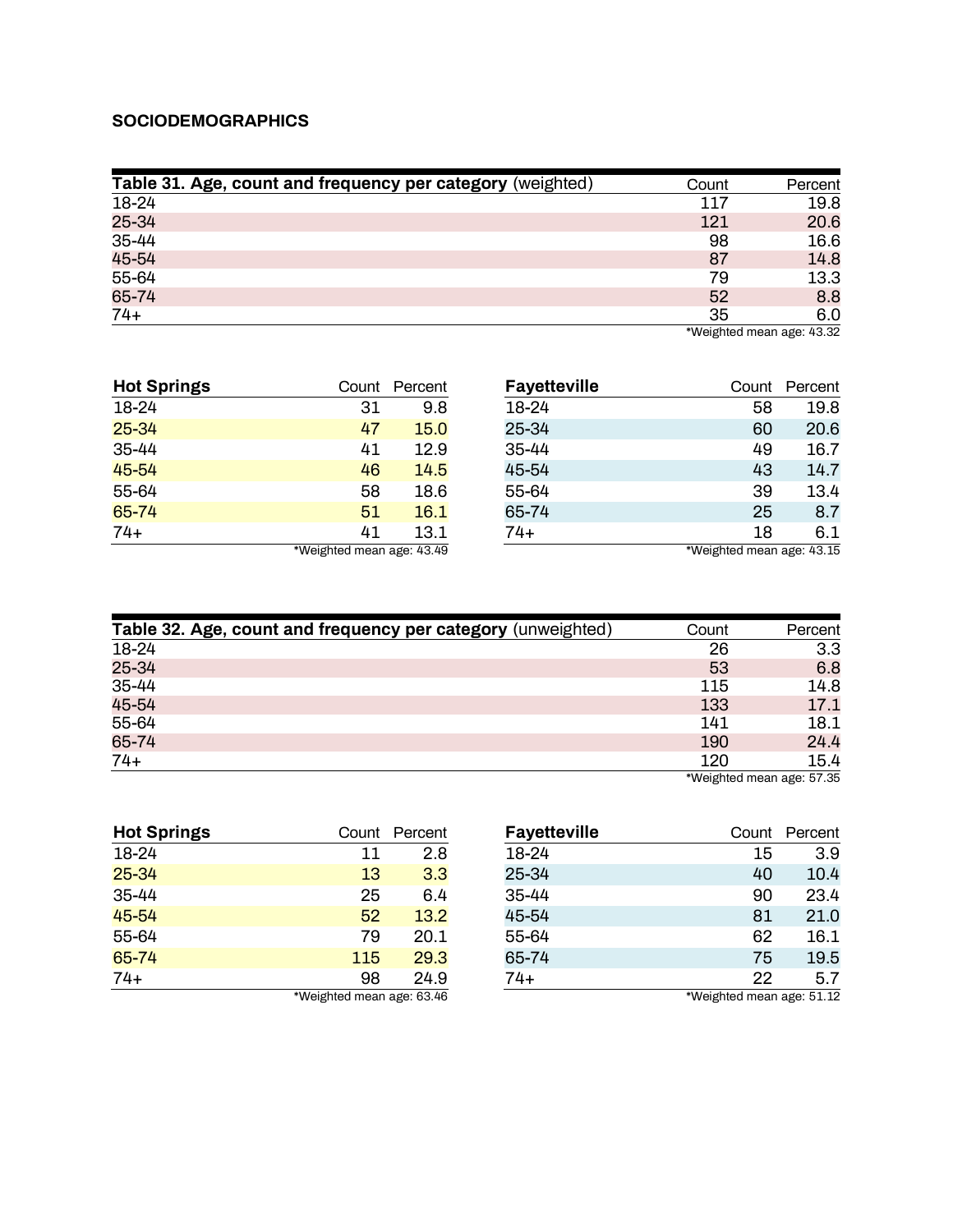| Table 33. Political views, count and frequency per category. | Count | Percent |
|--------------------------------------------------------------|-------|---------|
| Very conservative                                            | 93    | 12.0    |
| Conservative                                                 | 192   | 24.7    |
| Moderate                                                     | 240   | 30.8    |
| Liberal                                                      | 138   | 17.7    |
| Very liberal                                                 | 55    | 7.1     |
| Don't Know                                                   |       |         |
| Other                                                        | 16    | 2.1     |
| <b>Refused</b>                                               | 36    | 4.6     |

| <b>Hot Springs</b> |    | Count Percent |
|--------------------|----|---------------|
| Very conservative  | 36 | 11.5          |
| Conservative       | 94 | 29.7          |
| Moderate           | 92 | 29.3          |
| Liberal            | 37 | 11.7          |
| Very liberal       | 20 | 6.3           |
| <b>Don't Know</b>  | 7  | 2.1           |
| Other              | 5  | 1.6           |
| <b>Refused</b>     | 24 | 77            |

| <b>Fayetteville</b> |     | Count Percent |
|---------------------|-----|---------------|
| Very conservative   | 36  | 94            |
| Conservative        | 78  | 20.3          |
| Moderate            | 127 | 33.0          |
| Liberal             | 85  | 22.1          |
| Very liberal        | 36  | 9.4           |
| Don't Know          |     |               |
| Other               | 9   | 2.3           |
| Refused             | 10  | 2.6           |

| Table 34. Marital status, count and frequency per category. | Count | Percent |
|-------------------------------------------------------------|-------|---------|
| Married                                                     | 446   | 57.3    |
| <b>Divorced</b>                                             | 113   | 14.5    |
| Widowed                                                     | 93    | 12.0    |
| Separated                                                   | 11    | 1.4     |
| Never been married                                          | 79    | 10.2    |
| A member of an unmarried couple                             | 23    | 3.0     |
| Refused                                                     | 13    | 1.7     |

| <b>Hot Springs</b>      |     | Count Percent |
|-------------------------|-----|---------------|
| Married                 | 152 | 52.0          |
| <b>Divorced</b>         | 34  | 11.7          |
| Widowed                 | 10  | 3.3           |
| <b>Separated</b>        |     |               |
| Never been married      | 78  | 26.7          |
| <b>Unmarried couple</b> | 12  | 4.2           |
| Refused                 |     |               |

| <b>Fayetteville</b> |     | Count Percent |
|---------------------|-----|---------------|
| Married             | 245 | 63.6          |
| <b>Divorced</b>     | 49  | 12.7          |
| Widowed             | 19  | 4.9           |
| Separated           | 5   | 1.3           |
| Never been married  | 50  | 13.0          |
| Unmarried couple    | 11  | 2.9           |
| Refused             | հ   | 1.6           |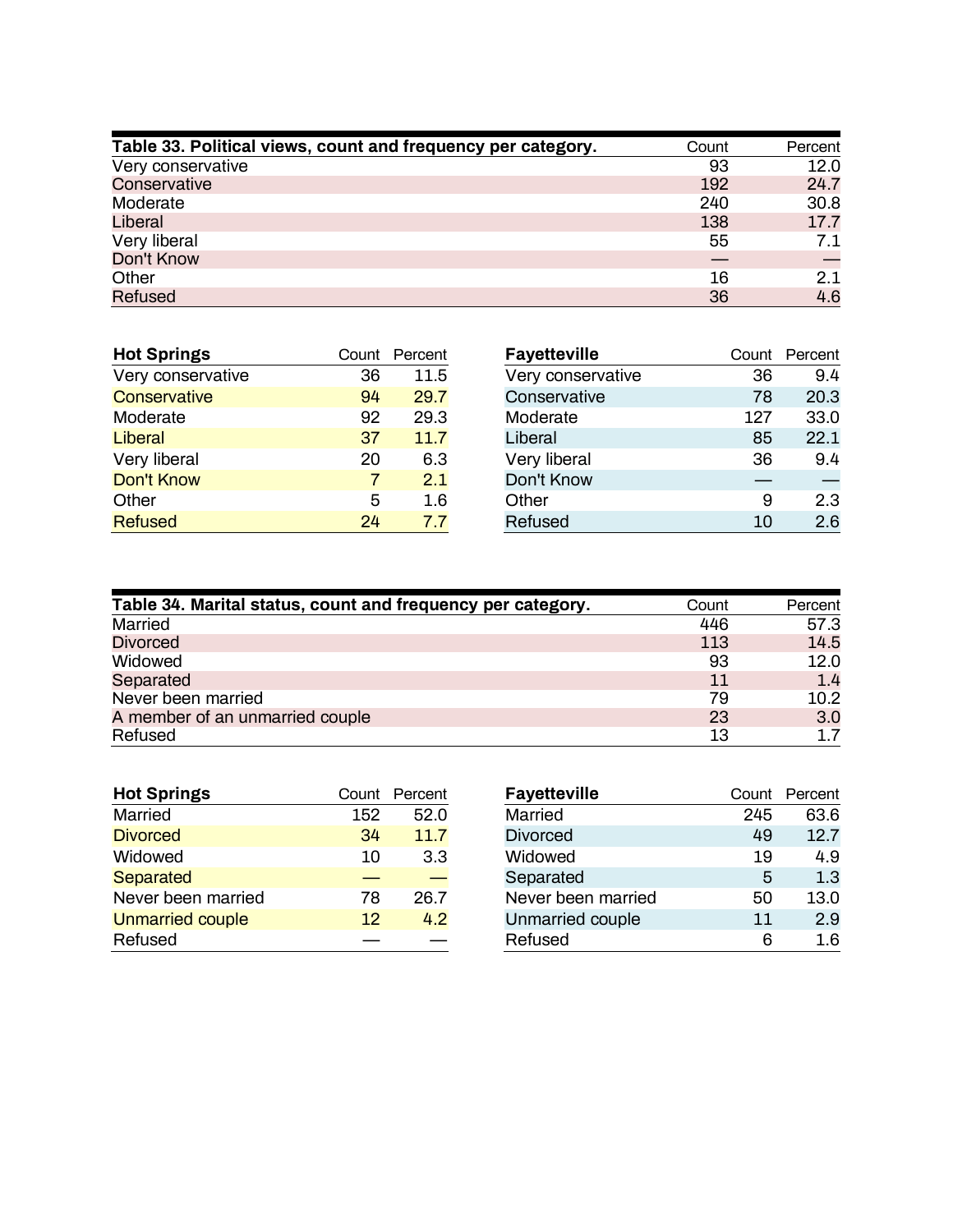| Table 35. Education, count and frequency per category. | Count | Percent |
|--------------------------------------------------------|-------|---------|
| High school incomplete (Grade 9-11)                    | 25    | 3.2     |
| High School graduate/GED                               | 136   | 17.5    |
| Associate/Technical/Trade Degree                       | 88    | 11.4    |
| College/University Incomplete                          | 140   | 18.1    |
| College/university graduate or higher                  | 385   | 49.7    |

| <b>Hot Springs</b>                    | Count | Percent | <b>Fayetteville</b>                   | Count | Percent |
|---------------------------------------|-------|---------|---------------------------------------|-------|---------|
| High school incomplete (Grade 9-11)   | 15    | 4.7     | High school incomplete (Grade 9-11)   |       | 2.1     |
| <b>High School graduate/GED</b>       | 83    | 26.5    | High School graduate/GED              | 41    | 10.7    |
| Associate/Technical/Trade Degree      | 53    | 16.9    | Associate/Technical/Trade Degree      | 28    | 7.3     |
| <b>College/University Incomplete</b>  | 62    | 19.7    | College/University Incomplete         | 54    | 14.1    |
| College/university graduate or higher | 101   | 32.0    | College/university graduate or higher | 252   | 65.8    |

| Table 36. Annual income, count and frequency per category. | Count | Percent |
|------------------------------------------------------------|-------|---------|
| Less than $$25,000$                                        | 215   | 29.4    |
| Less than $$50,000$                                        | 79    | 10.8    |
| Less than $$75,000$                                        | 104   | 14.3    |
| Less than \$100,000                                        | 102   | 14.0    |
| More than \$100,000                                        | 212   | 29.1    |
| Don't know                                                 | 17    | 2.3     |

| <b>Hot Springs</b>  |     | Count Percent |
|---------------------|-----|---------------|
| Less than \$25,000  | 113 | 38.8          |
| Less than \$50,000  | 36  | 12.5          |
| Less than \$75,000  | 35  | 12.0          |
| Less than \$100,000 | 44  | 15.0          |
| More than \$100,000 | 53  | 18.3          |
| Don't know          | 9   | 32            |

| <b>Fayetteville</b> |     | Count Percent |
|---------------------|-----|---------------|
| Less than \$25,000  | 73  | 19.9          |
| Less than \$50,000  | 28  | 7.6           |
| Less than \$75,000  | 56  | 15.3          |
| Less than \$100,000 | 58  | 15.8          |
| More than \$100,000 | 146 | 39.8          |
| Don't know          | ห   | 1.6           |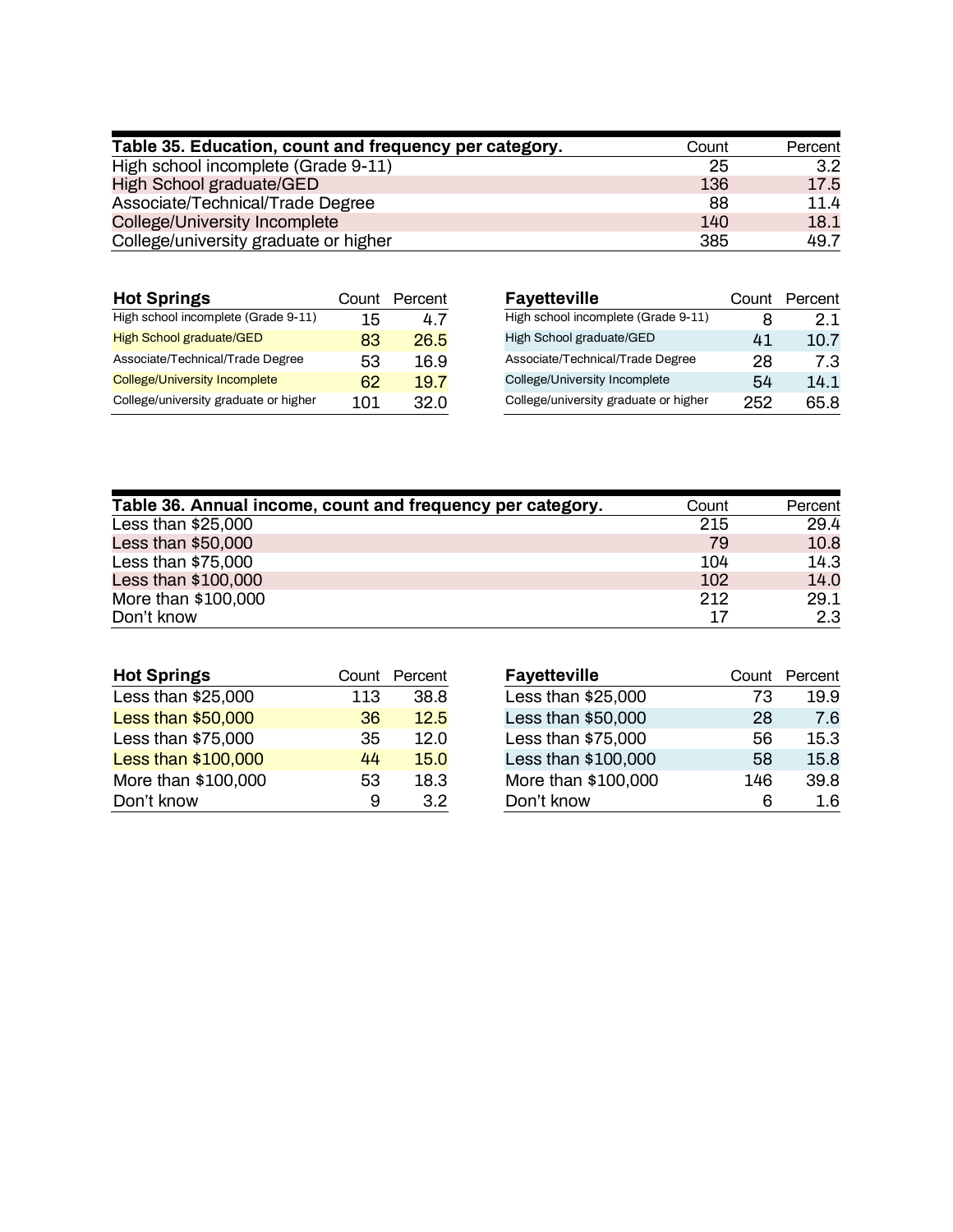# <span id="page-24-0"></span>Appendix

# **2019 FORESTS & WATERSHEDS SOURCE WATER PROTECTION SURVEY**

*City of Hot Springs/Fayetteville Water Utilities* 

Hello, I'm <u>equal calling from the University of Arkansas</u>. We are doing a survey about WATER QUALITY in the Fayetteville area. We are NOT trying to sell you anything. Your phone number has been chosen randomly to be included in this important university study.

If needed:

The survey is to learn more about what «CITY» area water users THINK about issues such as the services they receive and the quality of their water. We will not ask for your name or other personal information.

CONTACT INFO: Kenneth E. Wallen 870.460.1052

Voicemail (1st/3rd/9th call): Hello, I'm \_\_\_ calling from the University of Arkansas for a research study. Your opinion is extremely important to us. We'll call back later.

 $C<sub>1</sub>$ Am I speaking to you on a cell phone?

- 1 Yes
- No

SKIPS from Q2 IF q2=1 SKIP TO: 4 IF q2=2 SKIP TO: 6

 $C<sub>2</sub>$ 

I need to make sure that you are not operating a motor vehicle and that you are in a safe place and can speak freely. Is this correct?

S1

I have just a few quick questions to see if you are eligible for this study. Are you 18 years of age or older?

- 1 Yes
- 2 No
- 9 Refused

SKIPS from Q6 IF q6=1 SKIP TO: 8

S2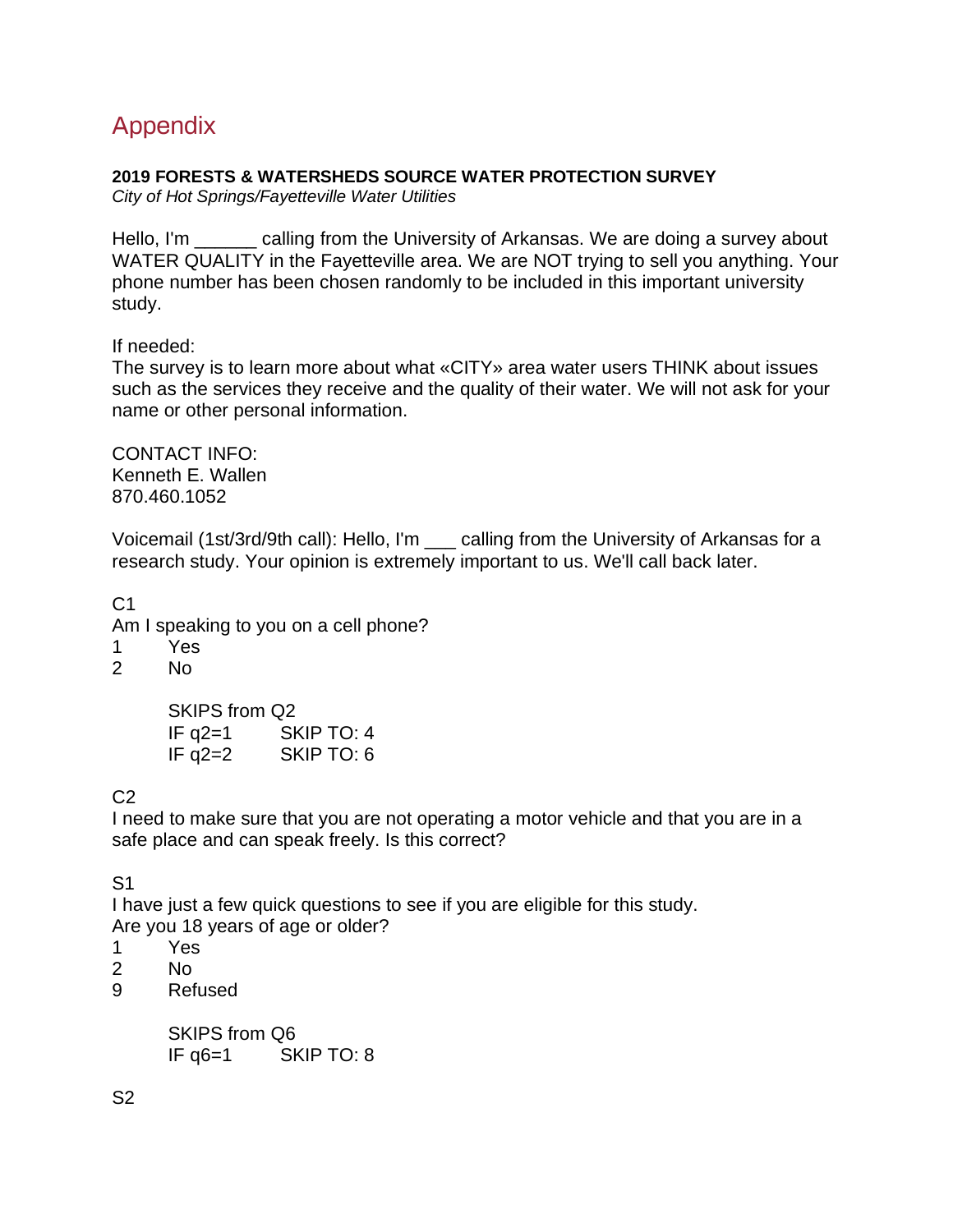And, do you receive your water from the «CITY» Water Utility?

- 1 Yes
- 2 No
- 7 Don't know / Refused

SKIPS from Q8 IF q8=1 SKIP TO: 12 IF  $q8=7$  SKIP TO: 10

S3

Does your household pay for its' water or is the cost for water included in your rent or someone else pays the bill?

- 1 Pays for water
- 2 Included in my rent
- 7 Don't Know / Special arrangement / Unclear / Someone else
- 3 No bill have WELL water

SKIPS from Q12 IF q12=1 SKIP TO: 14 IF q12=2 SKIP TO: 14 IF q12=7 SKIP TO: 14

INFORMED CONSENT - MUST READ

I won't ask for your name, address, or other personal information that can identify you. You don't have to answer any question you don't want to, and you can end the interview at any time and your confidential data will not be included in the study. The interview takes only about 9 minutes. This research is conducted with the oversight of the UA Little Rock Institutional Review Board. If you have any questions or concerns, I can give you information on who to contact.

It is important for the quality of this survey that I read the questions and all the possible answers so that we can make sure we get your best answer.

CONTACT INFO: Kenneth E. Wallen 870.460.1052

If needed for IRB info: Crystal Hunnicutt 501-569-8657

And I need to verify . . . Are you male or female? Male Female Refused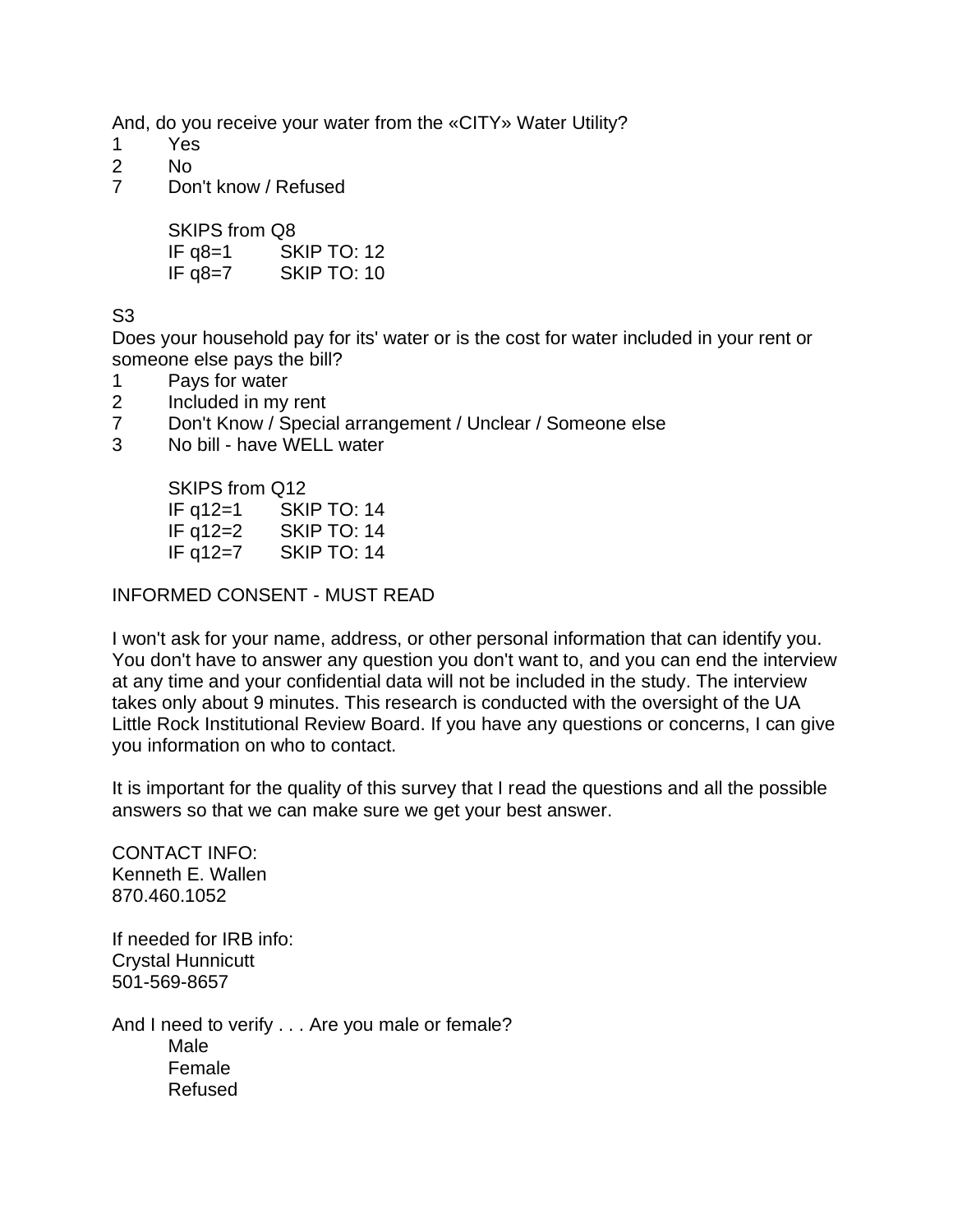# $O<sub>1</sub>$

First, in general, how often do you make it a point to drink water? Would you say . . .

Several times a day Once a day A few times a week A couple of times a month, OR Rarely Don't know Refused Other «»

# $Q<sub>2</sub>$

When you drink water, do you mostly drink tap water, that is, water from a faucet, or do you mostly drink water from other sources?

Tap water (Includes filtered tap water) Other sources Both equally (volunteered) Don't know Refused Other (Specify) «»

# $O<sub>3</sub>$

How often do you use tap water from your household faucets for activities like cooking and cleaning? Would you say . . .

Every day A few times a week Once a week A couple of times a month Rarely, OR Never Don't know Refused Other (Specify) «»

# Q4

How often do you use water from your OUTDOOR faucets for activities like watering the grass or plants, or washing your car? Think about the time of the year when you do these activities most often. Would you say . . .

Every day A few times a week Once a week A couple of times a month Rarely, OR **Never** Don't know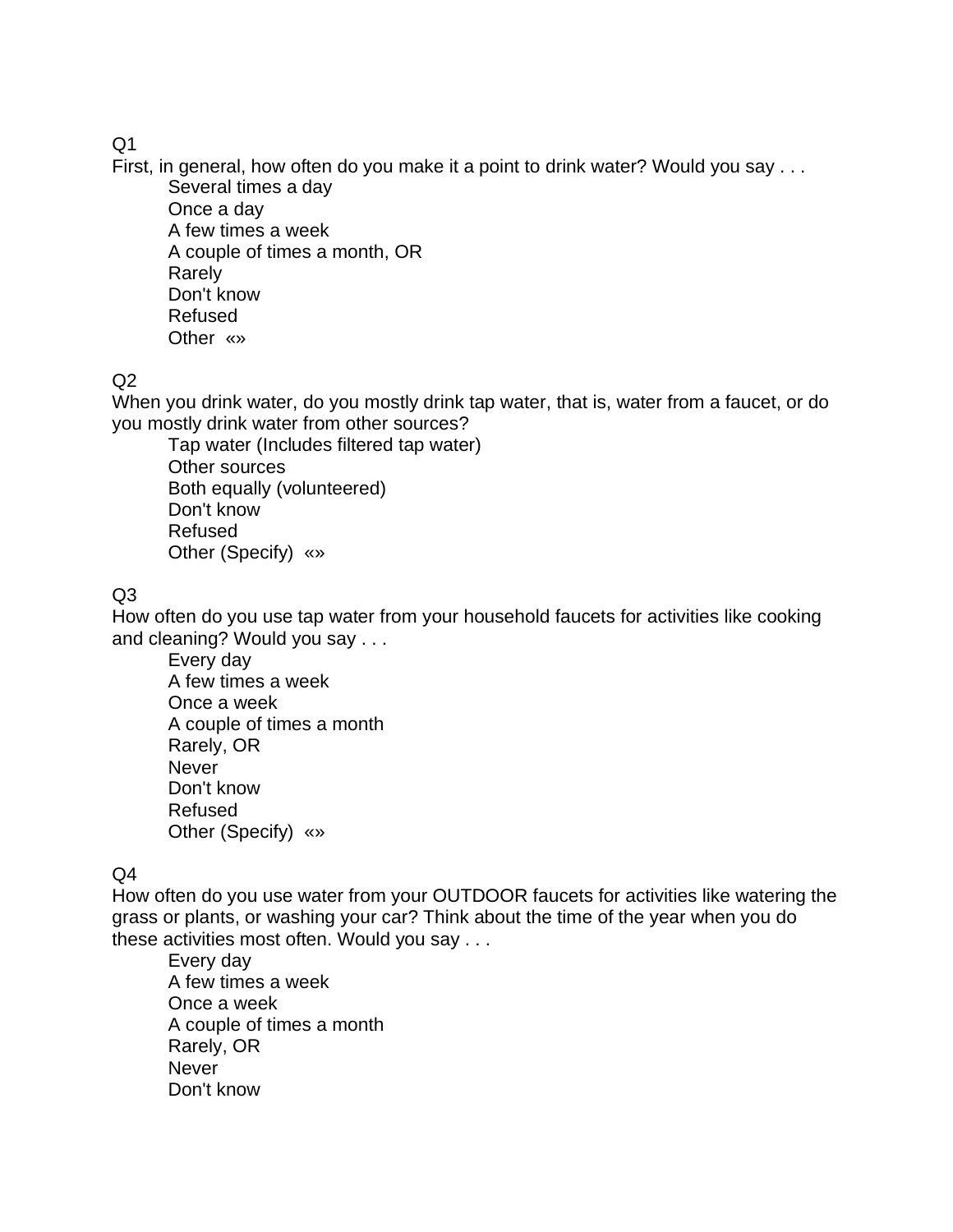Refused Other (Specify) «»

Q5

Now, still thinking about the tap water from your household faucets . . .

How concerned are you with the QUALITY of your tap water? Would you say you are. . .

Very concerned Moderately concerned Slightly concerned, OR Not at all concerned Don't know Refused

Next, on a scale of 1 to 5, with . . . [slowly] 1 -- being you have LITTLE TO NO knowledge, and, . . . 5 -- being you have a GREAT DEAL of knowledge . . . Please rate your level of knowledge of the following.

Q6 - Random

[How about your LEVEL of knowledge of . . .] Where the water you use at home comes from, that is, the location of the exact rivers or lakes that supply your water?

1 (Little to no knowledge) 2 3 4 5 (Great deal of knowledge) Don't know Refused

Q7 - Random

Why trees and forests are important to drinking water quality?

1 (Little to no knowledge)

2 3 4 5 (Great deal of knowledge) Don't know Refused

Q8 – Random

What a watershed is

- 1 (Little to no knowledge)
- 2

3

4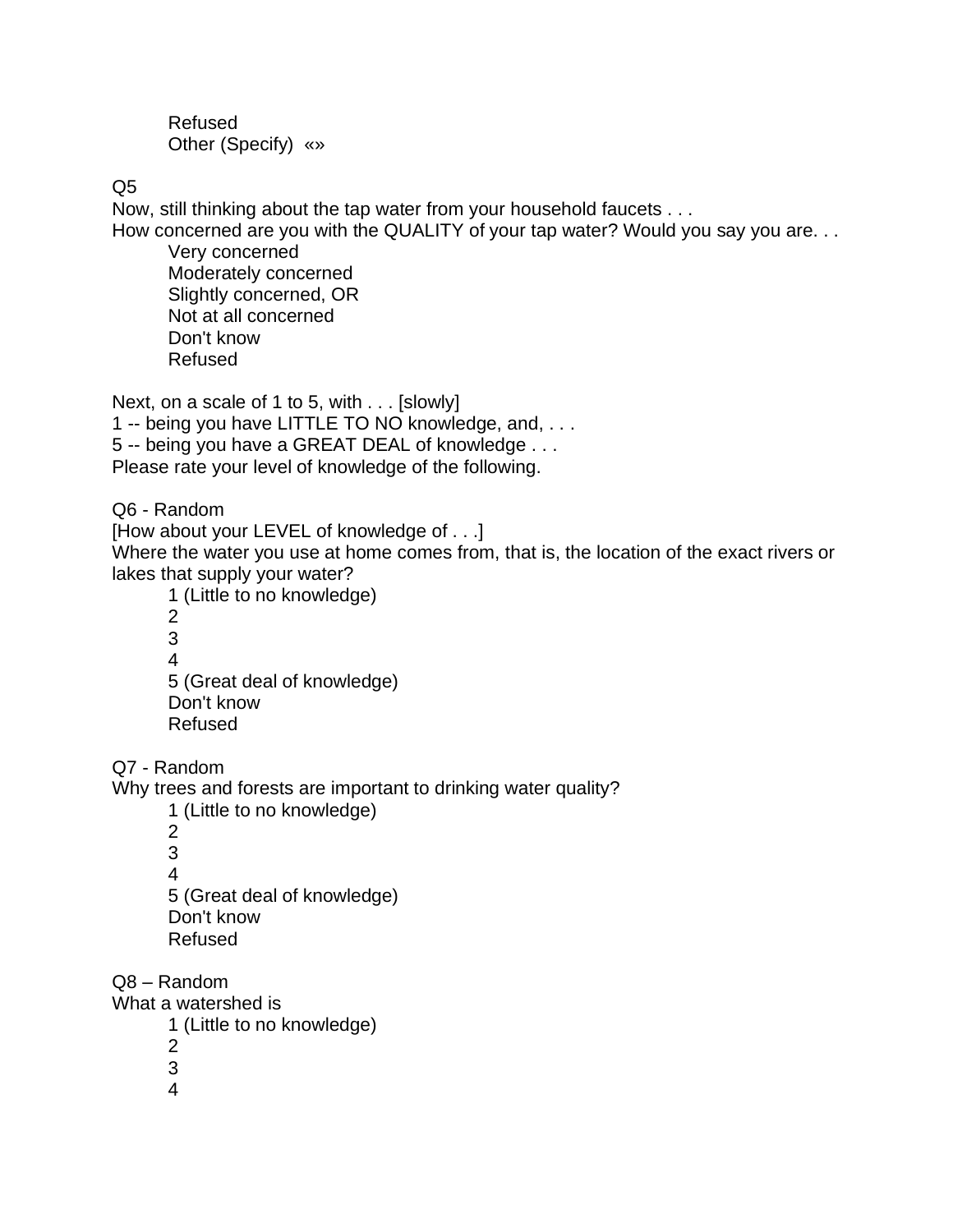5 (Great deal of knowledge) Don't know Refused

The Water Utilities in the Fayetteville area get their water from Beaver Lake. This area is called the WATER SOURCE.

The Water Utilities in the Hot Springs area generally get their water from Lake Hamilton, Lake Ouachita and Lake Sanderson. These areas are called the WATER SOURCE.

 $Q9$ 

Now . . . Thinking about «if q28=1 then THESE water source areas»«if q27=1 then THIS water source area», how concerned are you with the management of the forests in your water source area? Would you say you are . . .

Very concerned Moderately concerned Slightly concerned, OR Not at all concerned Don't know Refused

 $Q10$ 

Thinking about the services you receive from your Water Utility, what letter grade would you give them overall? Would you give them an "A", "B", "C", "D", or "F" ?

A B C D F Don't know Refused

Q11

For the next few statements, please tell me if you strongly agree, somewhat agree, neither agree nor disagree, somewhat disagree, or strongly disagree. Your Water Utility provides you QUALITY drinking water.

STRONGLY agree SOMEWHAT agree Neither agree nor disagree SOMEWHAT disagree STRONGLY disagree Don't Know Refused

Q12 Random [How about . . .]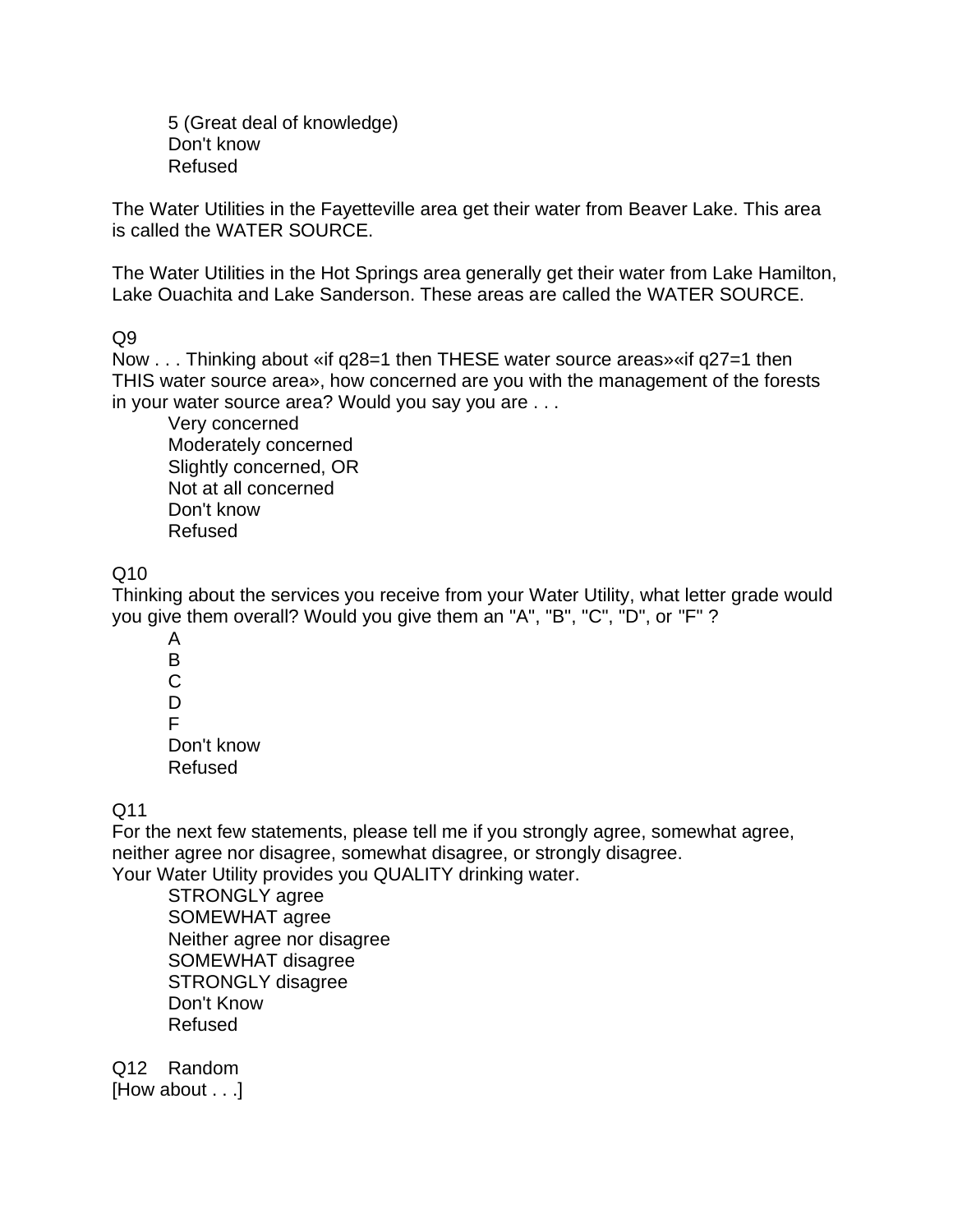Your Water Utility provides you with the basic information on where your drinking water comes from.

STRONGLY agree SOMEWHAT agree Neither agree nor disagree SOMEWHAT disagree STRONGLY disagree Don't Know Refused

# Q13 Random

Your Water Utility provides you with the basic information on what influences the price of your drinking water.

STRONGLY agree SOMEWHAT agree Neither agree nor disagree SOMEWHAT disagree STRONGLY disagree Don't Know Refused

Q14 Random

Household water users should have input in the water management decisions made by their water provider.

STRONGLY agree SOMEWHAT agree Neither agree nor disagree SOMEWHAT disagree STRONGLY disagree Don't Know Refused

Q15 Random

You trust your Water Utility to make the right management decisions about your water.

STRONGLY agree SOMEWHAT agree Neither agree nor disagree SOMEWHAT disagree STRONGLY disagree Don't Know Refused

# Q16 Random

You trust your Water Utility is NOT operating in ways that are harmful to the environment.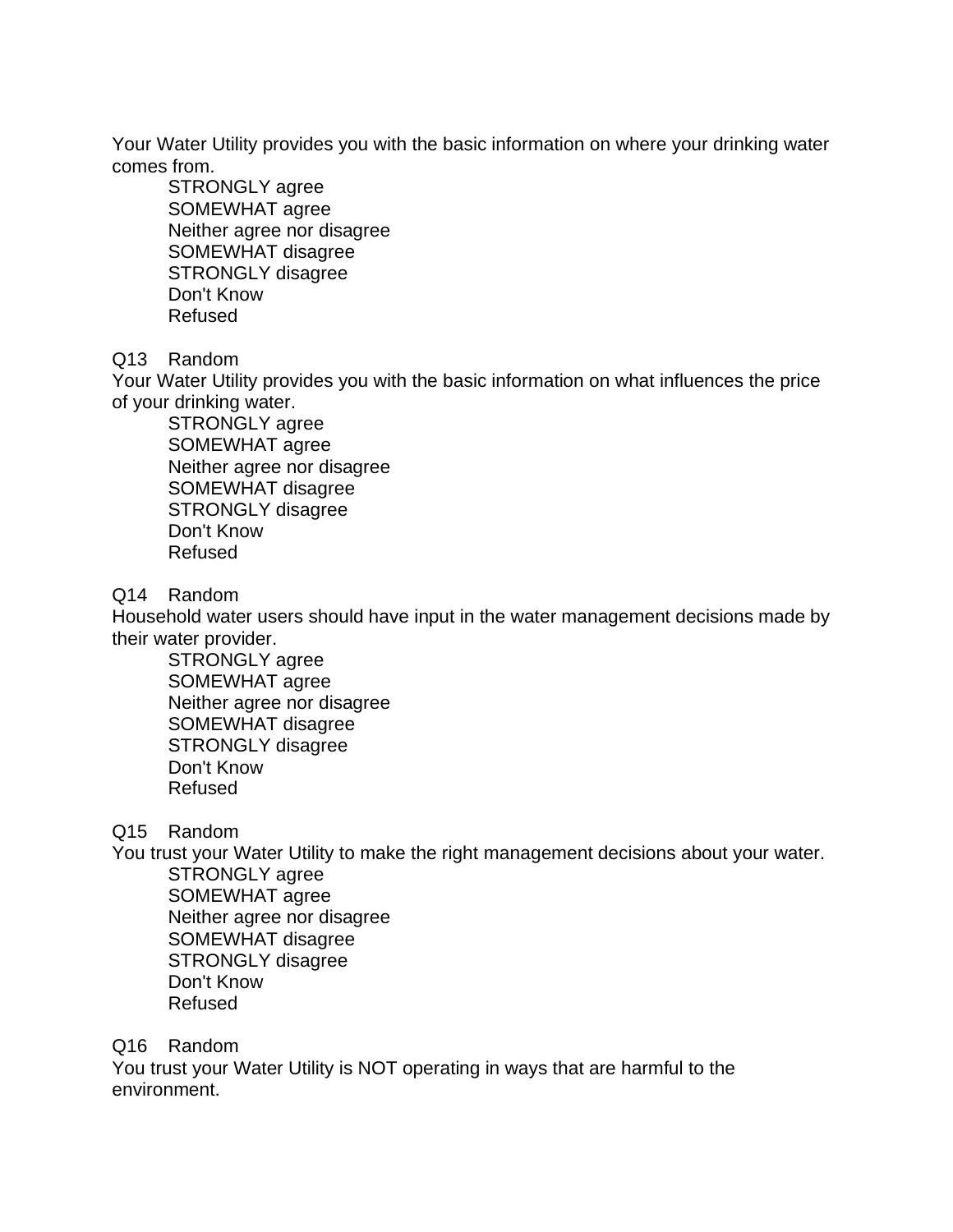STRONGLY agree SOMEWHAT agree Neither agree nor disagree SOMEWHAT disagree STRONGLY disagree Don't Know Refused

### Q17 Random

Household water users should take responsibility for the effects of their actions on the environment.

STRONGLY agree SOMEWHAT agree Neither agree nor disagree SOMEWHAT disagree STRONGLY disagree Don't Know Refused

### Q18 Random

Household water users should be willing to pay for part of the costs of improving water quality.

STRONGLY agree SOMEWHAT agree Neither agree nor disagree SOMEWHAT disagree STRONGLY disagree Don't Know Refused

# Q19 Random

Household water users should be willing to pay for part of the costs of managing forests in their water source area.

STRONGLY agree SOMEWHAT agree Neither agree nor disagree SOMEWHAT disagree STRONGLY disagree Don't Know Refused

Q20

Now, on another topic: In the past year, how many times would you say you have visited a local LAKE or RIVER?

10 times or more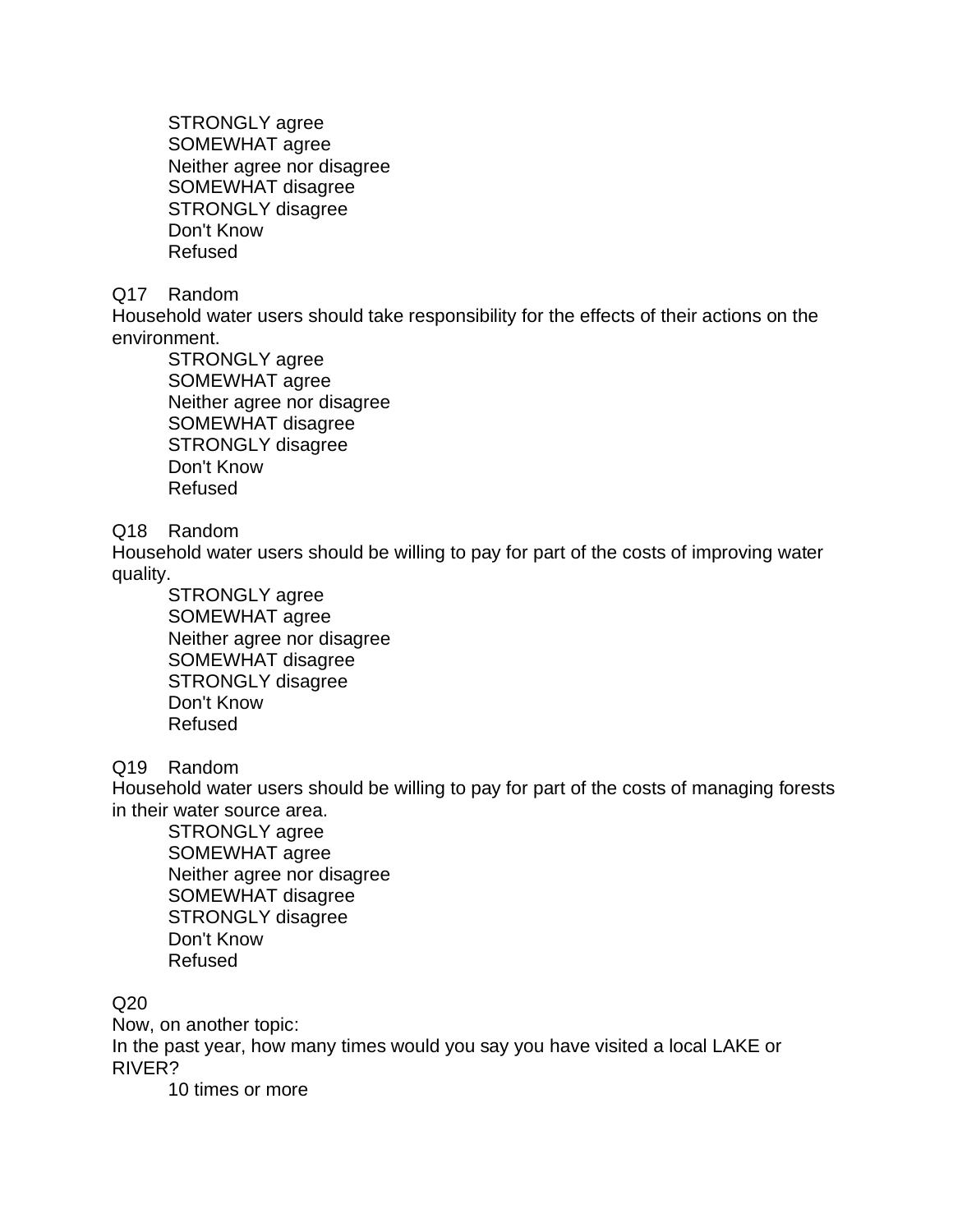6-9 times 2-5 times Only once None/Never Don't Know Refused Other (Specify) «»

Q21

In the past year, how many times would you say you have visited a local FOREST?

10 times or more 6-9 times 2-5 times Only once None/Never Don't Know Refused Other (Specify) «»

Thank you for your time so far. These last few questions are about controlled burning, sometimes called prescribed burning. This type of burning involves allowing a fire to burn under close watch, to: Maintain the health of lands and forests ... reduce the risk of wildfires ... and improve wildlife habitats.

Q22

On a scale of 1 to 5 with 1 being very UN-necessary and 5 being VERY necessary, how would you rate the need for controlled burning?

1 (Very UN-necessary) 2 3 4 5 (Very necessary) Don't know Refused

Q23

On a scale of 1 to 5 with 1 being very UN-safe and 5 being VERY safe, how SAFE do you think controlled burnings are?

1 (Very UN-safe) 2 3 4 5 (Very safe) Don't know Refused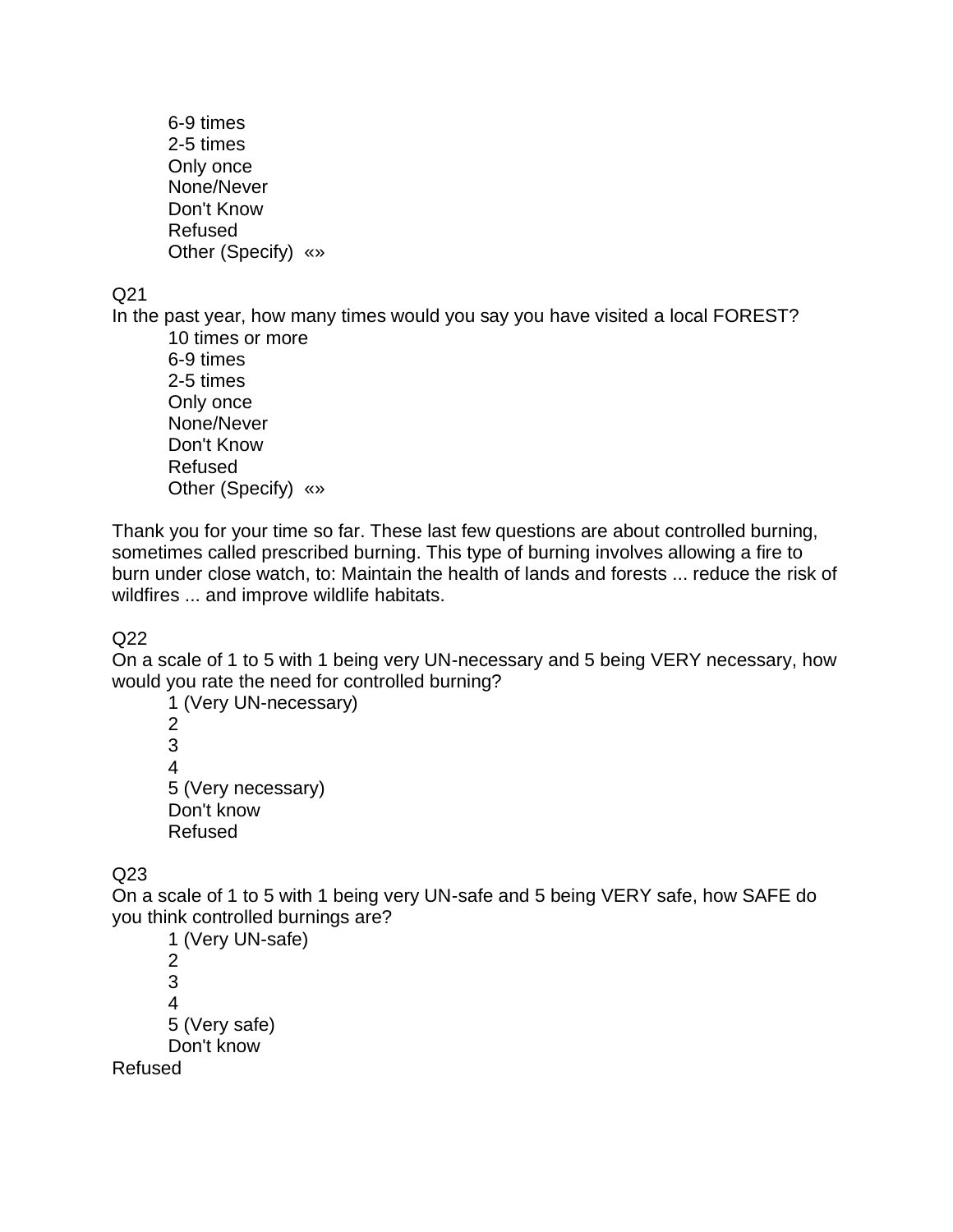$Q<sub>24</sub>$ 

And now, please tell me your level of agreement with the next two statements. . .

You trust your Water Utility to make the right decisions about the use of controlled burning.

Do you strongly agree, somewhat agree, neither agree nor disagree, somewhat disagree, or strongly disagree?

STRONGLY agree SOMEWHAT agree Neither agree nor disagree SOMEWHAT disagree STRONGLY disagree Don't Know Refused

# Q25

You expect your Water Utility to partner with appropriate agencies, like the Arkansas Forestry Commission or US Forest Service, when they conduct controlled burnings.

STRONGLY agree SOMEWHAT agree Neither agree nor disagree SOMEWHAT disagree STRONGLY disagree Don't Know Refused

# Q26

Has there ever been an occasion where you were negatively affected by smoke from a controlled burn?

Yes No Don't know Refused

# Q27

Lastly, I have a few final questions about you.

In general, would you describe your political views as VERY conservative, conservative, moderate, liberal, or VERY liberal?

Very conservative **Conservative** Moderate Liberal Very liberal Don't know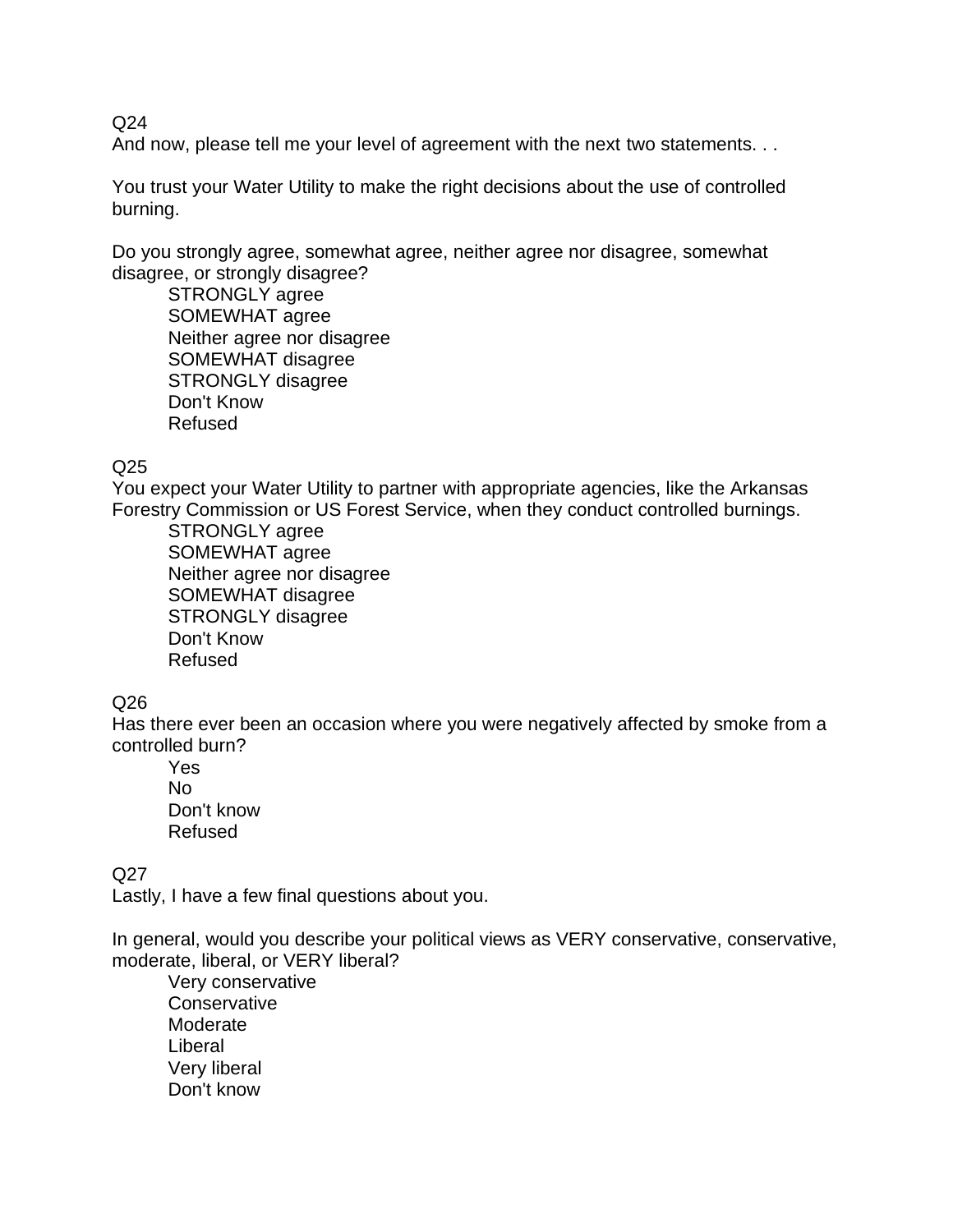Refused Other (Specify) «»

Q28

What is your age? \_\_\_ years Don't know Refused

### Q29

How many years have you lived in the «CITY» area? \_\_\_\_ years Less than one year Don't know Refused

### Q30

Are you currently . . . Married Divorced Widowed Separated Never been married, OR A member of an unmarried couple Refused

# Q31

Which one or more of the following would you say is your race or ethnicity? Would you say . . .

**White** Black or African American Asian Native Hawaiian or other Pacific Islander, OR American Indian or Alaskan Native Don't Know Refused Hispanic or Latino Other [Specify] «»

# Q32

What is the last grade or class that you completed in school? None, or grade 1-4 Grades 5-7 Grade 8 High school incomplete (Grade 9-11) High school grad/Grade 12/GED